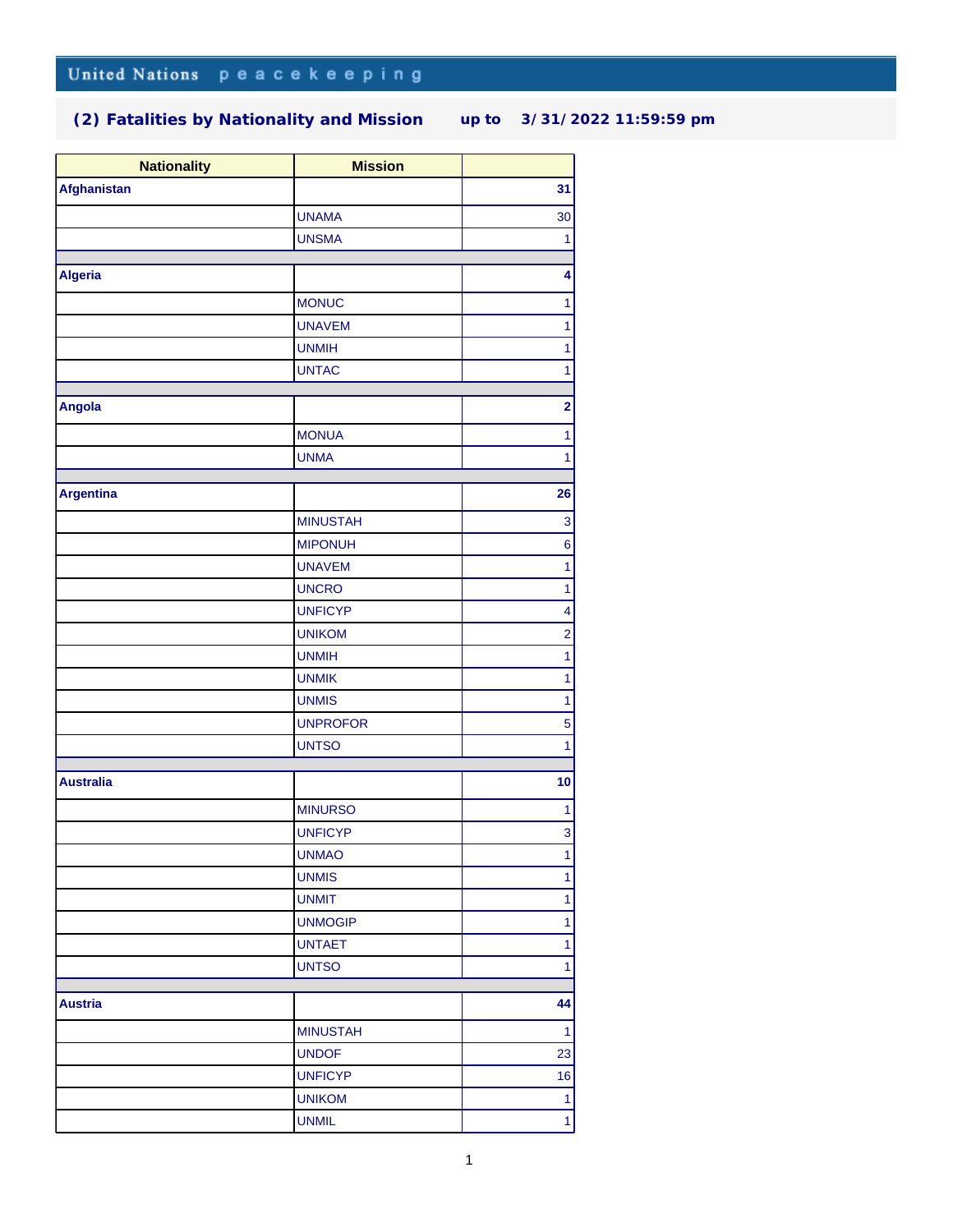| <b>Nationality</b> | <b>Mission</b>  |                         |
|--------------------|-----------------|-------------------------|
|                    | <b>UNMOT</b>    | $\mathbf{1}$            |
|                    | <b>UNTSO</b>    | $\mathbf{1}$            |
|                    |                 |                         |
| <b>Bangladesh</b>  |                 | 159                     |
|                    | <b>MINUSCA</b>  | $\overline{7}$          |
|                    | <b>MINUSMA</b>  | 17                      |
|                    | <b>MINUSTAH</b> | $\mathbf{1}$            |
|                    | <b>MONUC</b>    | 17                      |
|                    | <b>MONUSCO</b>  | 14                      |
|                    | <b>ONUMOZ</b>   | 1                       |
|                    | <b>UNAMID</b>   | $\bf 6$                 |
|                    | <b>UNAMSIL</b>  | 25                      |
|                    | <b>UNGCI</b>    | $\mathbf{1}$            |
|                    | <b>UNIFIL</b>   | $\overline{1}$          |
|                    | <b>UNIKOM</b>   | $\overline{\mathbf{4}}$ |
|                    | <b>UNMIH</b>    | $\ddagger$              |
|                    | <b>UNMIK</b>    | $\overline{3}$          |
|                    | <b>UNMIL</b>    | 20                      |
|                    | <b>UNMIS</b>    | $\mathbf 3$             |
|                    | <b>UNMISS</b>   | $\bf 6$                 |
|                    | <b>UNOCI</b>    | 22                      |
|                    | <b>UNOMIG</b>   | $\overline{2}$          |
|                    | <b>UNOSOM</b>   | $\overline{1}$          |
|                    | <b>UNPROFOR</b> | $\overline{\mathbf{c}}$ |
|                    | <b>UNTAC</b>    | 3                       |
|                    | <b>UNTAET</b>   | $\ddagger$              |
|                    | <b>UNTAG</b>    | $\overline{1}$          |
|                    |                 |                         |
| <b>Barbados</b>    |                 | $\overline{\mathbf{2}}$ |
|                    | <b>MINUSTAH</b> | $\mathbf{1}$            |
|                    | <b>UNAMID</b>   | 1                       |
|                    |                 |                         |
| <b>Belgium</b>     |                 | 30 <sup>°</sup>         |
|                    | <b>MINUSCA</b>  | $\ddagger$              |
|                    | <b>MINUSTAH</b> | $\mathbf{1}$            |
|                    | <b>MONUSCO</b>  | $\overline{1}$          |
|                    | <b>UNAMIR</b>   | 10                      |
|                    | <b>UNCRO</b>    | $\overline{1}$          |
|                    | <b>UNIFIL</b>   | $\overline{\mathbf{4}}$ |
|                    | <b>UNOSOM</b>   | $\bf 6$                 |
|                    | <b>UNPF</b>     | $\overline{1}$          |
|                    | <b>UNPROFOR</b> | 3                       |
|                    | <b>UNTAES</b>   | $\overline{1}$          |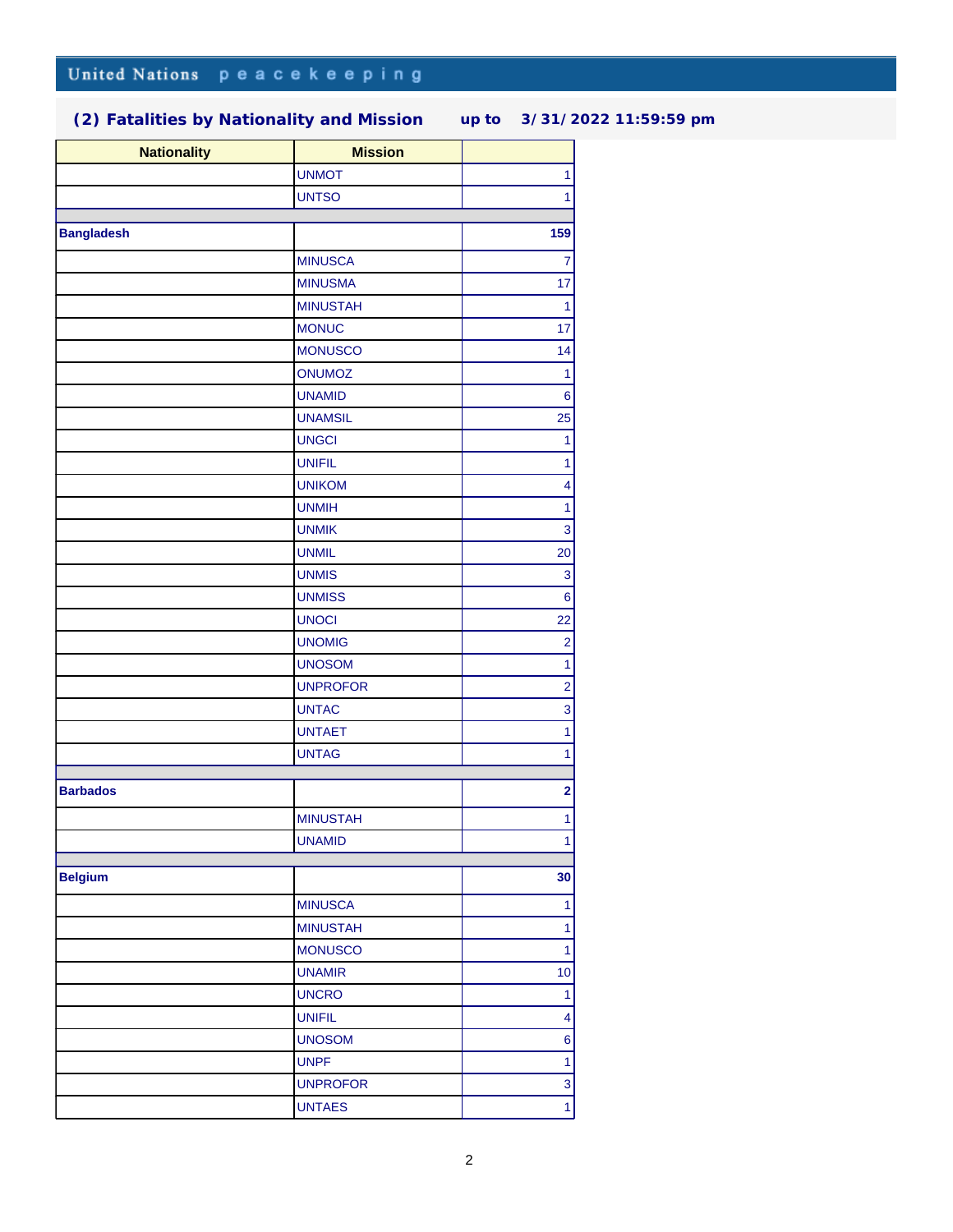| <b>Nationality</b>            | <b>Mission</b>  |                          |
|-------------------------------|-----------------|--------------------------|
|                               | <b>UNTSO</b>    | 1                        |
|                               |                 |                          |
| <b>Benin</b>                  |                 | 25                       |
|                               | <b>BONUCA</b>   | $\overline{1}$           |
|                               | <b>MINUSMA</b>  | 3                        |
|                               | <b>MINUSTAH</b> | $\overline{\mathbf{4}}$  |
|                               | <b>MONUC</b>    | 5                        |
|                               | <b>MONUSCO</b>  | $\overline{\mathcal{A}}$ |
|                               | <b>UNMIH</b>    | $\overline{1}$           |
|                               | <b>UNMISS</b>   | $\overline{1}$           |
|                               | <b>UNOCI</b>    | $\bf 6$                  |
| <b>Bhutan</b>                 |                 | 1                        |
|                               | <b>UNMIL</b>    | $\overline{1}$           |
| <b>Bolivia</b>                |                 | $\overline{\mathbf{4}}$  |
|                               | <b>MONUC</b>    | 3                        |
|                               | <b>UNMIK</b>    | $\overline{1}$           |
|                               |                 |                          |
| <b>Bosnia and Herzegovina</b> |                 | 4                        |
|                               | <b>UNMIBH</b>   | 3                        |
|                               | <b>UNPROFOR</b> | $\overline{1}$           |
| <b>Botswana</b>               |                 | $\overline{\mathbf{2}}$  |
|                               | ONUMOZ          | $\ddagger$               |
|                               | <b>UNOSOM</b>   | $\overline{1}$           |
|                               |                 |                          |
| <b>Brazil</b>                 |                 | 42                       |
|                               | <b>MINUSTAH</b> | 27                       |
|                               | <b>MONUA</b>    | $\mathbf{1}$             |
|                               | <b>ONUSAL</b>   | $\mathbf{1}$             |
|                               | <b>UNAVEM</b>   | $\vert 4 \vert$          |
|                               | <b>UNEF</b>     | $\overline{7}$           |
|                               | <b>UNMISET</b>  | $\overline{1}$           |
|                               | <b>UNOHCI</b>   | $\overline{1}$           |
| <b>Bulgaria</b>               |                 | 15                       |
|                               | <b>UNAMSIL</b>  | $\mathbf{1}$             |
|                               | <b>UNFICYP</b>  | $\ddagger$               |
|                               | <b>UNMIK</b>    | $\ddagger$               |
|                               | <b>UNOMIG</b>   | $\overline{1}$           |
|                               | <b>UNTAC</b>    | 11                       |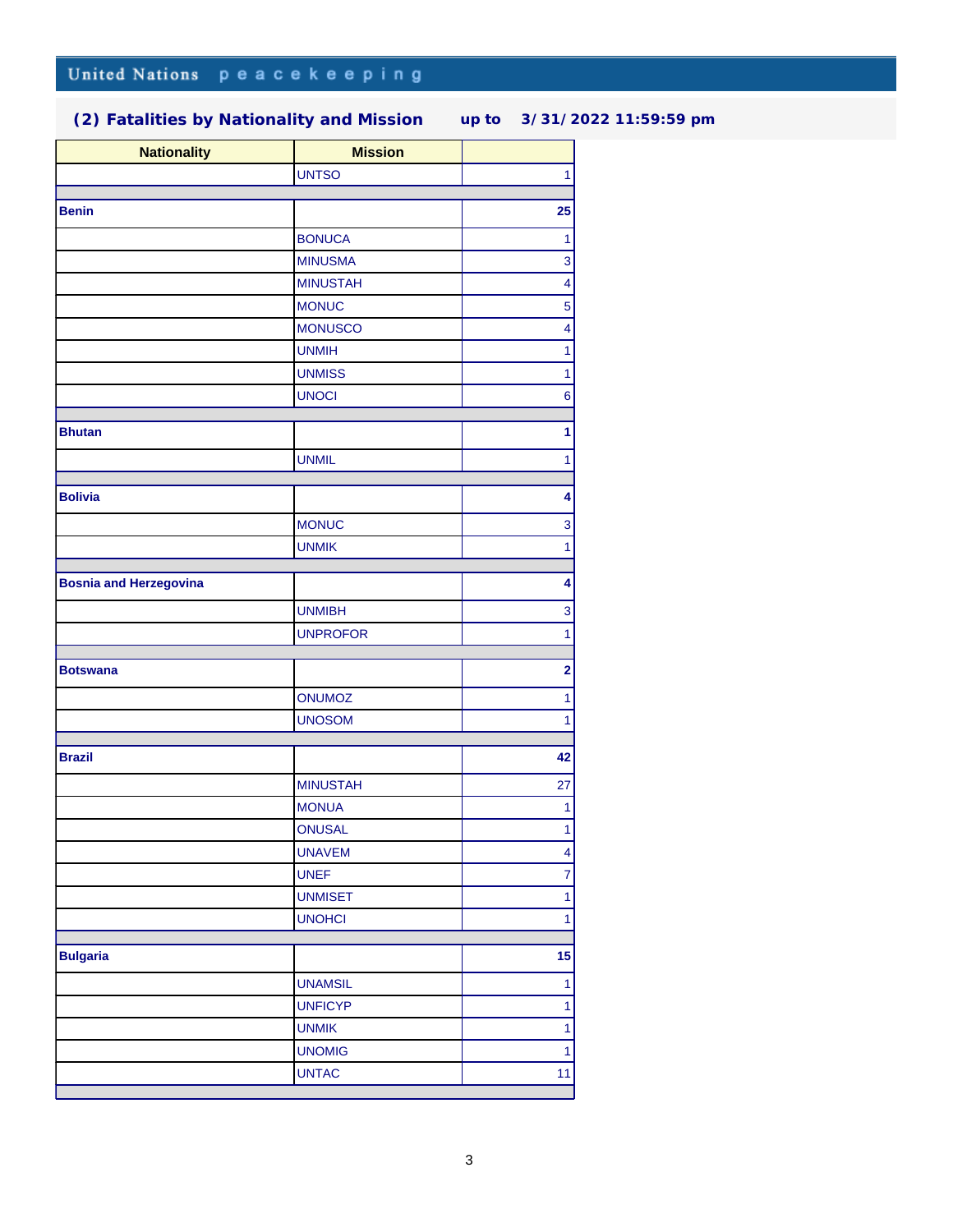| <b>Nationality</b>  | <b>Mission</b>  |                         |
|---------------------|-----------------|-------------------------|
| <b>Burkina Faso</b> |                 | 46                      |
|                     | <b>MINUSCA</b>  | 3                       |
|                     | <b>MINUSMA</b>  | 25                      |
|                     | <b>MINUSTAH</b> | $\overline{2}$          |
|                     | <b>MONUC</b>    | $\ddot{\phantom{1}}$    |
|                     | <b>MONUSCO</b>  | $\overline{1}$          |
|                     | <b>UNAMID</b>   | 13                      |
|                     | <b>UNMIS</b>    | 1                       |
|                     |                 |                         |
| <b>Burundi</b>      |                 | 20                      |
|                     | <b>MINUSCA</b>  | 15                      |
|                     | <b>MINUSMA</b>  | $\mathbf 2$             |
|                     | <b>MINUSTAH</b> | $\ddagger$              |
|                     | <b>ONUB</b>     | $\overline{2}$          |
| <b>Cambodia</b>     |                 | 26                      |
|                     |                 |                         |
|                     | <b>MINUSCA</b>  | $\overline{5}$          |
|                     | <b>MINUSMA</b>  | 5                       |
|                     | <b>UNTAC</b>    | 16                      |
| <b>Cameroon</b>     |                 | 27                      |
|                     | <b>MINUSCA</b>  | 19                      |
|                     | <b>MINUSMA</b>  | $\mathbf{1}$            |
|                     | <b>MINUSTAH</b> | $\overline{1}$          |
|                     | <b>MONUC</b>    | $\mathbf{1}$            |
|                     | <b>UNAMID</b>   | $\mathbf{1}$            |
|                     | <b>UNMEE</b>    | $\overline{1}$          |
|                     | <b>UNOCI</b>    | $\overline{c}$          |
|                     | <b>UNTAC</b>    | $\mathbf{1}$            |
|                     |                 |                         |
| <b>Canada</b>       |                 | 123                     |
|                     | <b>MINUSTAH</b> | 9                       |
|                     | <b>MONUC</b>    | $\ddagger$              |
|                     | <b>ONUC</b>     | 3                       |
|                     | <b>UNAMIR</b>   | $\overline{1}$          |
|                     | <b>UNDOF</b>    | $\overline{\mathbf{4}}$ |
|                     | <b>UNEF</b>     | 53                      |
|                     | <b>UNFICYP</b>  | 29                      |
|                     | <b>UNIFIL</b>   | $\mathbf{1}$            |
|                     | <b>UNMIH</b>    | $\overline{1}$          |
|                     | <b>UNMIK</b>    | $\overline{2}$          |
|                     | <b>UNMOGIP</b>  | $\mathbf{1}$            |
|                     | <b>UNOHCI</b>   | $\mathbf{2}$            |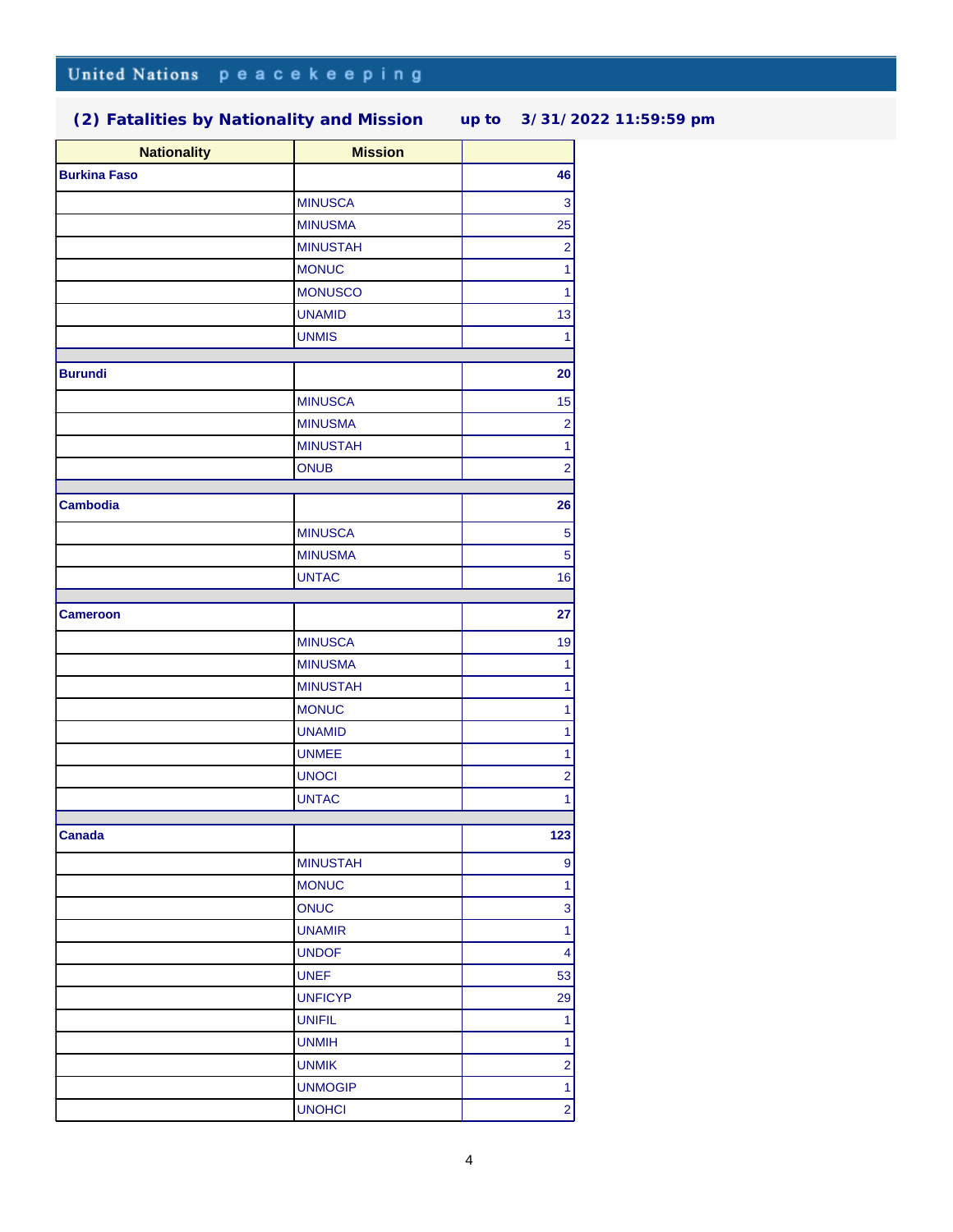| <b>Nationality</b>              | <b>Mission</b>  |                         |
|---------------------------------|-----------------|-------------------------|
|                                 | <b>UNOSOM</b>   | $\mathbf{1}$            |
|                                 | <b>UNPREDEP</b> | $\mathbf{1}$            |
|                                 | <b>UNPROFOR</b> | 11                      |
|                                 | <b>UNTAC</b>    | 1                       |
|                                 | <b>UNTSO</b>    | $\mathbf 2$             |
|                                 |                 |                         |
| <b>Central African Republic</b> |                 | 22                      |
|                                 | <b>MINUSCA</b>  | 22                      |
| <b>Chad</b>                     |                 | 84                      |
|                                 | <b>MINURCA</b>  | 1                       |
|                                 | <b>MINURCAT</b> | $\bf 6$                 |
|                                 | <b>MINUSMA</b>  | 74                      |
|                                 | <b>MONUA</b>    |                         |
|                                 | <b>UNAMIR</b>   | $\mathbf{1}$            |
|                                 | <b>UNMIS</b>    | 1                       |
|                                 |                 | $\mathbf{1}$            |
| <b>Chile</b>                    |                 | $\bf 6$                 |
|                                 | <b>MINUGUA</b>  | $\mathbf{1}$            |
|                                 | <b>MINUSTAH</b> | 3                       |
|                                 | <b>ONUSAL</b>   | $\mathbf{1}$            |
|                                 | <b>UNVMC</b>    | $\mathbf{1}$            |
|                                 |                 |                         |
| China                           |                 | 20                      |
|                                 | <b>MINUSMA</b>  | 1                       |
|                                 | <b>MINUSTAH</b> | 4                       |
|                                 | <b>MONUC</b>    | $\mathbf{1}$            |
|                                 | <b>UNAMID</b>   | $\mathbf{1}$            |
|                                 | <b>UNIKOM</b>   | $\mathbf{1}$            |
|                                 | <b>UNMIL</b>    | 3                       |
|                                 | <b>UNMIS</b>    | $\ddot{\phantom{1}}$    |
|                                 | <b>UNMISS</b>   | 3                       |
|                                 | <b>UNTAC</b>    | $\mathbf{3}$            |
|                                 | <b>UNTAG</b>    | $\mathbf{1}$            |
|                                 | <b>UNTSO</b>    | $\mathbf{1}$            |
| <b>Colombia</b>                 |                 | 4                       |
|                                 |                 |                         |
|                                 | <b>UNEF</b>     | $\mathbf{1}$            |
|                                 | <b>UNTAC</b>    | $\mathbf{3}$            |
| <b>Congo</b>                    |                 | $\boldsymbol{8}$        |
|                                 | <b>MINUSCA</b>  | $\mathbf{3}$            |
|                                 | <b>MONUSCO</b>  | $\overline{\mathbf{c}}$ |
|                                 | ONUC            | $\mathbf{2}$            |
|                                 |                 |                         |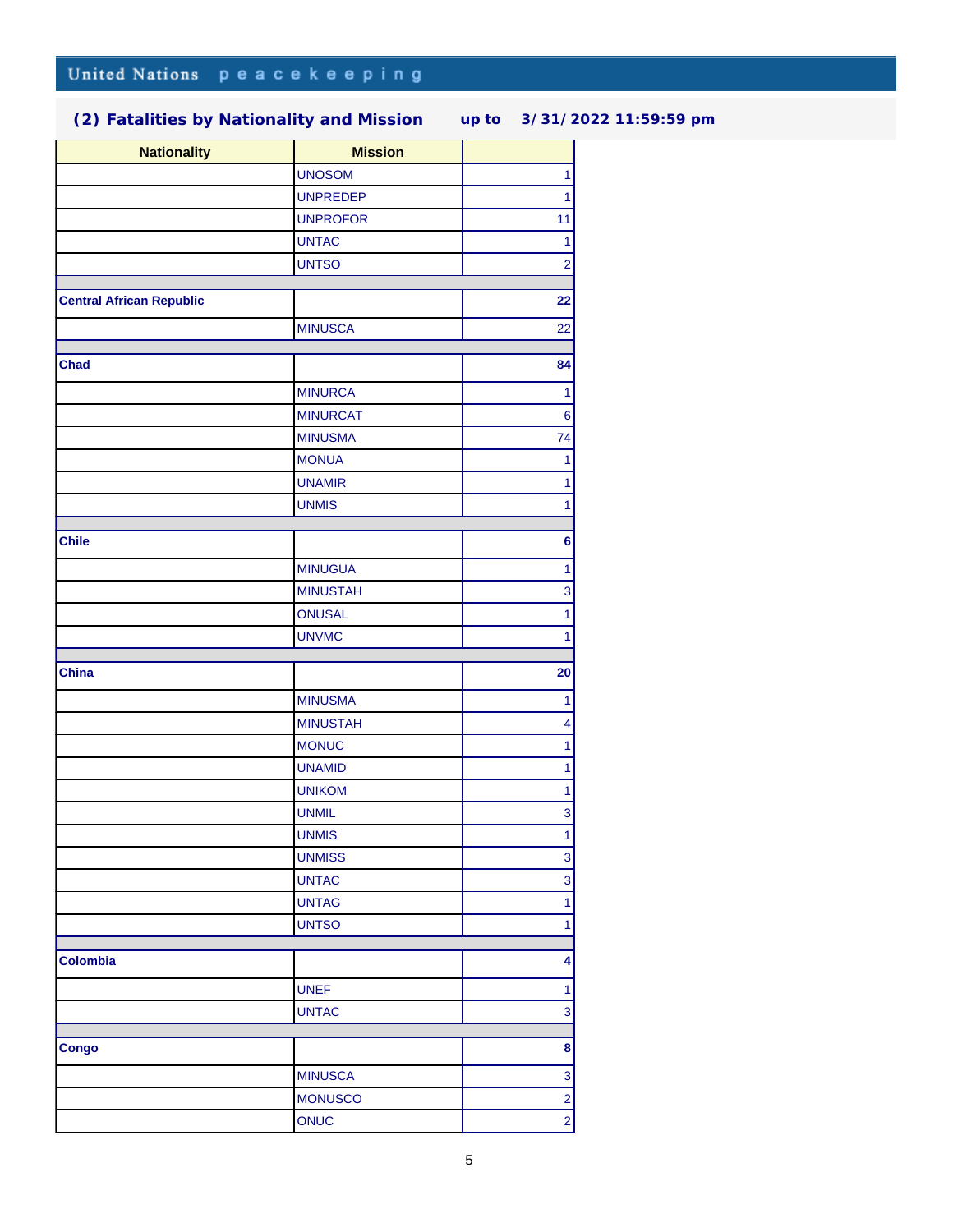| <b>Nationality</b>                      | <b>Mission</b>  |                         |
|-----------------------------------------|-----------------|-------------------------|
|                                         | <b>UNAVEM</b>   | $\mathbf{1}$            |
|                                         |                 |                         |
| <b>Côte d'Ivoire</b>                    |                 | 28                      |
|                                         | <b>MINURCA</b>  | $\mathbf{1}$            |
|                                         | <b>MINUSMA</b>  | $\overline{7}$          |
|                                         | <b>MONUC</b>    | $\mathbf{1}$            |
|                                         | <b>MONUSCO</b>  | 3                       |
|                                         | <b>UNOCI</b>    | 16                      |
| <b>Croatia</b>                          |                 | $\overline{\mathbf{2}}$ |
|                                         | <b>MINUSTAH</b> | $\mathbf{1}$            |
|                                         | <b>UNPROFOR</b> | $\mathbf{1}$            |
|                                         |                 |                         |
| <b>Cyprus</b>                           |                 | $\overline{\mathbf{2}}$ |
|                                         | <b>UNFICYP</b>  | $\overline{2}$          |
| <b>Czech Republic</b>                   |                 | $\bf 6$                 |
|                                         |                 |                         |
|                                         | <b>UNCRO</b>    | $\overline{2}$          |
|                                         | <b>UNPROFOR</b> | $\overline{\mathbf{4}}$ |
| <b>Democratic Republic of the Congo</b> |                 | 97                      |
|                                         | <b>MINUSTAH</b> | $\overline{2}$          |
|                                         | <b>MONUC</b>    | 35                      |
|                                         | <b>MONUSCO</b>  | 56                      |
|                                         | <b>ONUC</b>     | $\mathbf{1}$            |
|                                         | <b>UNAMID</b>   | $\ddagger$              |
|                                         | <b>UNMISS</b>   | $\mathbf{1}$            |
|                                         | <b>UNOCI</b>    | 1                       |
|                                         |                 |                         |
| <b>Denmark</b>                          |                 | 51                      |
|                                         | ONUC            | $\overline{2}$          |
|                                         | <b>UNAMI</b>    | 1                       |
|                                         | <b>UNCRO</b>    | $\overline{\mathbf{c}}$ |
|                                         | <b>UNEF</b>     | $\overline{7}$          |
|                                         | <b>UNFICYP</b>  | 24                      |
|                                         | <b>UNIFIL</b>   | $\overline{1}$          |
|                                         | <b>UNIIMOG</b>  | $\mathbf{1}$            |
|                                         | <b>UNIKOM</b>   | $\overline{\mathbf{c}}$ |
|                                         | <b>UNMISS</b>   | $\ddagger$              |
|                                         | <b>UNMOGIP</b>  | $\overline{1}$          |
|                                         | <b>UNPROFOR</b> | $\bf 6$                 |
|                                         | <b>UNTAG</b>    | $\mathbf{1}$            |
|                                         | <b>UNTSO</b>    | $\overline{2}$          |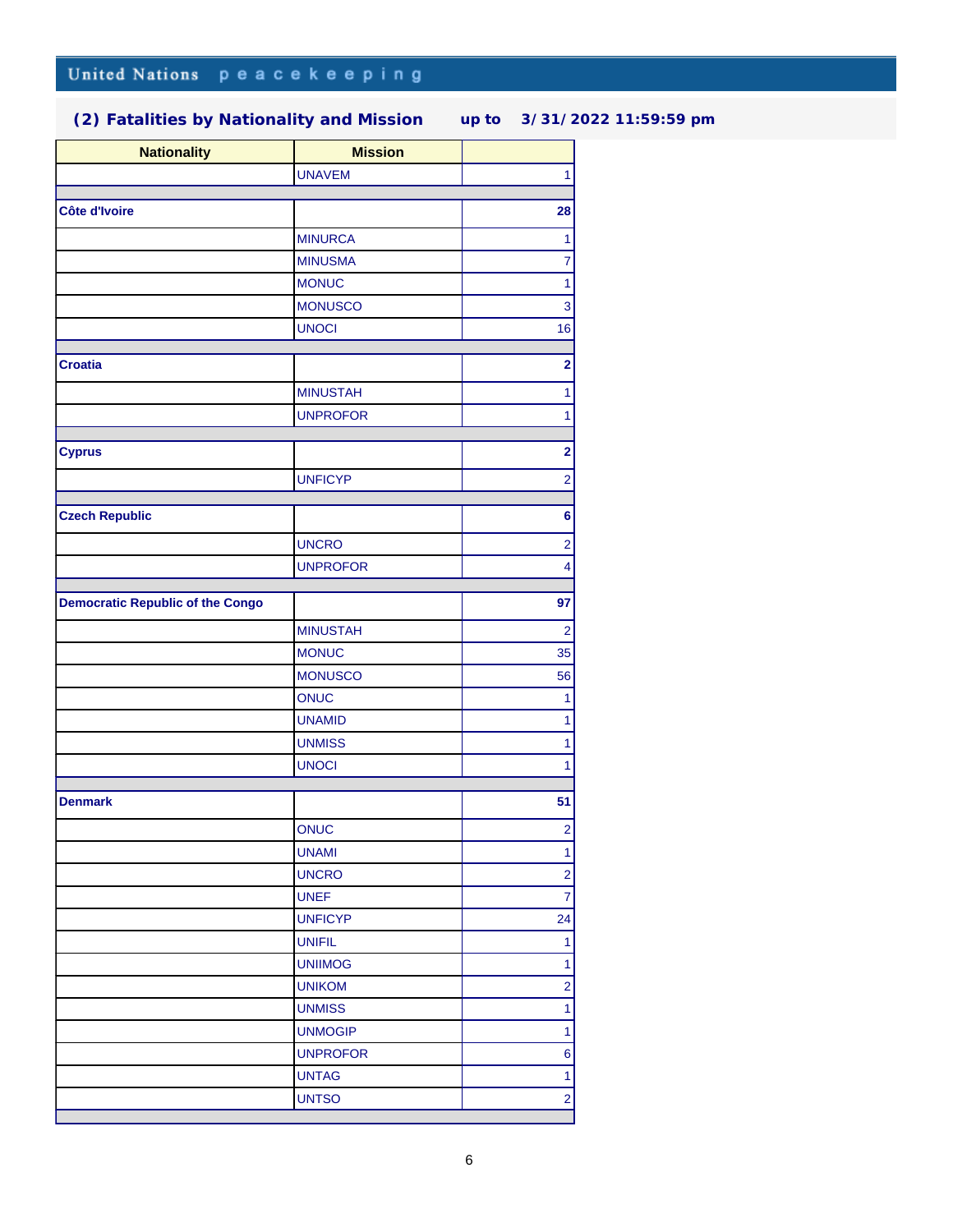# United Nations peacekeeping

| <b>Nationality</b> | <b>Mission</b>                |                         |
|--------------------|-------------------------------|-------------------------|
| <b>Djibouti</b>    |                               | $\overline{\mathbf{2}}$ |
|                    | <b>UNOCI</b>                  | $\overline{2}$          |
|                    |                               |                         |
| <b>Ecuador</b>     |                               | 1                       |
|                    | <b>MINUSTAH</b>               | $\ddot{\phantom{1}}$    |
|                    |                               | 56                      |
| <b>Egypt</b>       |                               |                         |
|                    | <b>MINUSCA</b>                | $\overline{5}$          |
|                    | <b>MINUSMA</b>                | 13                      |
|                    | <b>MONUA</b>                  | $\mathbf{1}$            |
|                    | <b>MONUC</b>                  | $\overline{1}$          |
|                    | <b>MONUSCO</b>                | $\overline{\mathbf{4}}$ |
|                    | <b>ONUC</b>                   | $\overline{1}$          |
|                    | <b>UNAMID</b>                 | 10                      |
|                    | <b>UNMIL</b>                  | $\mathbf{1}$            |
|                    | <b>UNMIS</b>                  | $\overline{2}$          |
|                    | <b>UNOCI</b>                  | 6                       |
|                    | <b>UNOHCI</b>                 | $\overline{2}$          |
|                    | <b>UNOSOM</b>                 | $\overline{7}$          |
|                    | <b>UNPROFOR</b>               | $\overline{c}$          |
|                    | <b>UNTSO</b>                  | $\overline{1}$          |
| <b>El Salvador</b> |                               | $\overline{\mathbf{4}}$ |
|                    |                               |                         |
|                    | <b>MINUSMA</b>                | $\ddagger$              |
|                    | <b>MINUSTAH</b>               | $\ddagger$              |
|                    | <b>ONUSAL</b>                 | $\ddot{\phantom{1}}$    |
|                    | <b>UNIFIL</b>                 | $\overline{\mathbf{1}}$ |
| <b>Eritrea</b>     |                               | 5                       |
|                    |                               |                         |
|                    | <b>UNMEE</b>                  | $\overline{\mathbf{4}}$ |
|                    | <b>UNMIK</b>                  | 1                       |
| <b>Ethiopia</b>    |                               | 140                     |
|                    | <b>MINUSMA</b>                | $\mathbf{1}$            |
|                    | <b>MONUSCO</b>                | $\mathbf{2}$            |
|                    | ONUC                          | 28                      |
|                    | <b>UNAMID</b>                 | 31                      |
|                    | <b>UNAMIR</b>                 | $\overline{1}$          |
|                    | <b>UNIKOM</b>                 | $\overline{2}$          |
|                    | <b>UNISFA</b>                 | 39                      |
|                    | <b>UNMIL</b>                  |                         |
|                    |                               | 28                      |
|                    | <b>UNMISS</b><br><b>UNTAC</b> | $\overline{7}$          |
|                    |                               | $\mathbf{1}$            |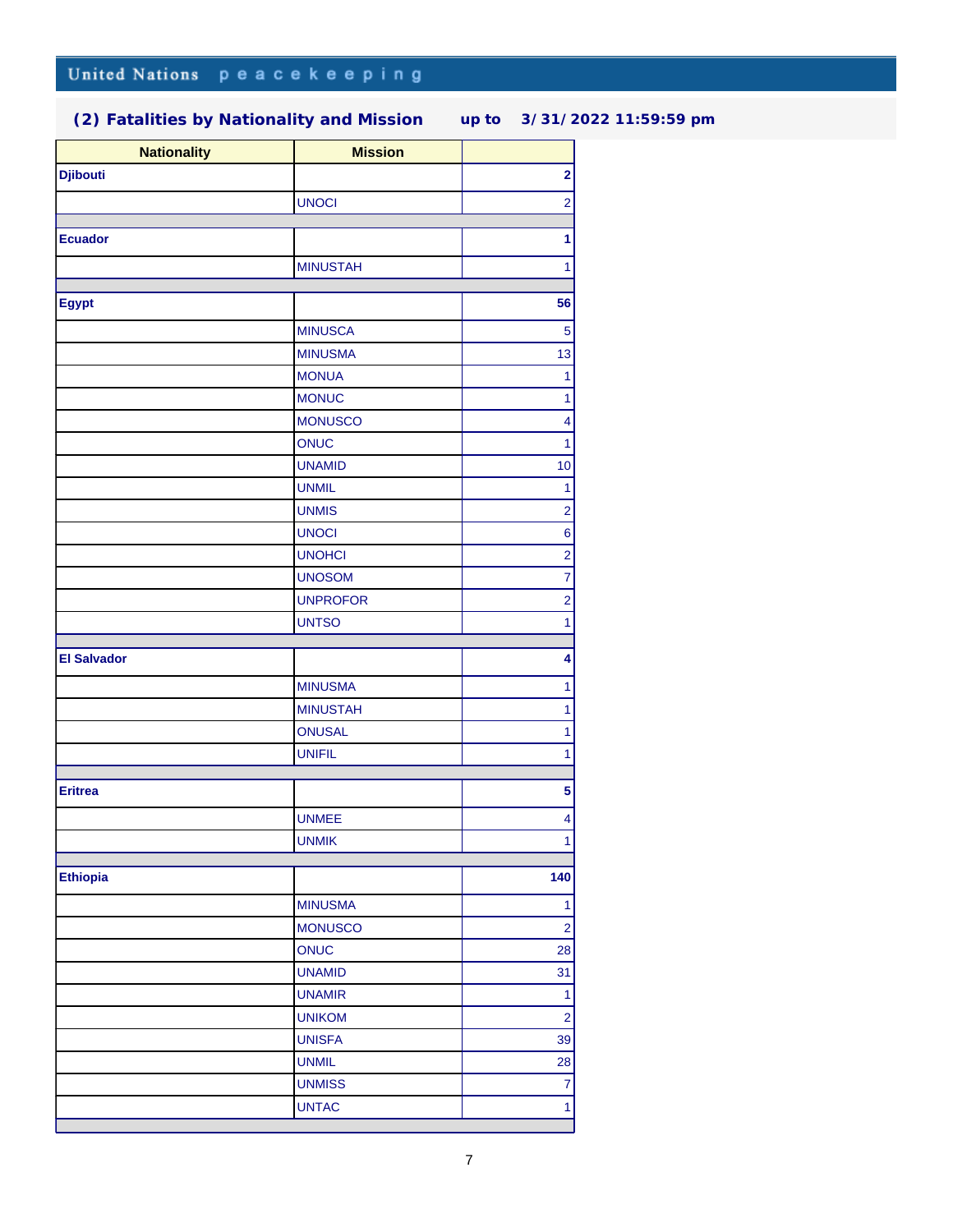| <b>Nationality</b> | <b>Mission</b>  |                          |
|--------------------|-----------------|--------------------------|
| Fiji               |                 | 66                       |
|                    | <b>MONUC</b>    | $\overline{1}$           |
|                    | <b>UNAMI</b>    | 9                        |
|                    | <b>UNAMID</b>   | $\ddagger$               |
|                    | <b>UNDOF</b>    | $\overline{7}$           |
|                    | <b>UNGCI</b>    | $\overline{2}$           |
|                    | <b>UNIFIL</b>   | 35                       |
|                    | <b>UNMIK</b>    | $\mathbf{1}$             |
|                    | <b>UNMISET</b>  | $\overline{2}$           |
|                    | <b>UNMISS</b>   | $\overline{\mathcal{A}}$ |
|                    | <b>UNSMIL</b>   | $\ddagger$               |
|                    | <b>UNTAET</b>   | $\overline{a}$           |
|                    | <b>UNTAG</b>    | 1                        |
|                    |                 |                          |
| <b>Finland</b>     |                 | 46                       |
|                    | <b>UNDOF</b>    | $\overline{5}$           |
|                    | <b>UNEF</b>     | $\overline{7}$           |
|                    | <b>UNFICYP</b>  | 13                       |
|                    | <b>UNIFIL</b>   | 11                       |
|                    | <b>UNPF</b>     | $\mathbf{1}$             |
|                    | <b>UNPREDEP</b> | 3                        |
|                    | <b>UNPROFOR</b> | $\overline{1}$           |
|                    | <b>UNTSO</b>    | 5                        |
| <b>France</b>      |                 | 115                      |
|                    | <b>MINUSMA</b>  | $\overline{\mathbf{c}}$  |
|                    | <b>MINUSTAH</b> | 5                        |
|                    | <b>UNCRO</b>    | $\overline{2}$           |
|                    | <b>UNIFIL</b>   | 39                       |
|                    | <b>UNMIK</b>    | $\overline{1}$           |
|                    | <b>UNMIL</b>    | 1                        |
|                    | <b>UNOSOM</b>   | $\overline{3}$           |
|                    | <b>UNPF</b>     | $\mathbf{2}$             |
|                    | <b>UNPROFOR</b> | 48                       |
|                    | <b>UNTAC</b>    | 4                        |
|                    | <b>UNTSO</b>    | $\bf{8}$                 |
| Gabon              |                 | $\overline{7}$           |
|                    | <b>MINUSCA</b>  | $\overline{7}$           |
|                    |                 |                          |
| Gambia             |                 | 13                       |
|                    | <b>UNAMID</b>   | 10                       |
|                    | <b>UNMIL</b>    | $\mathbf{2}$             |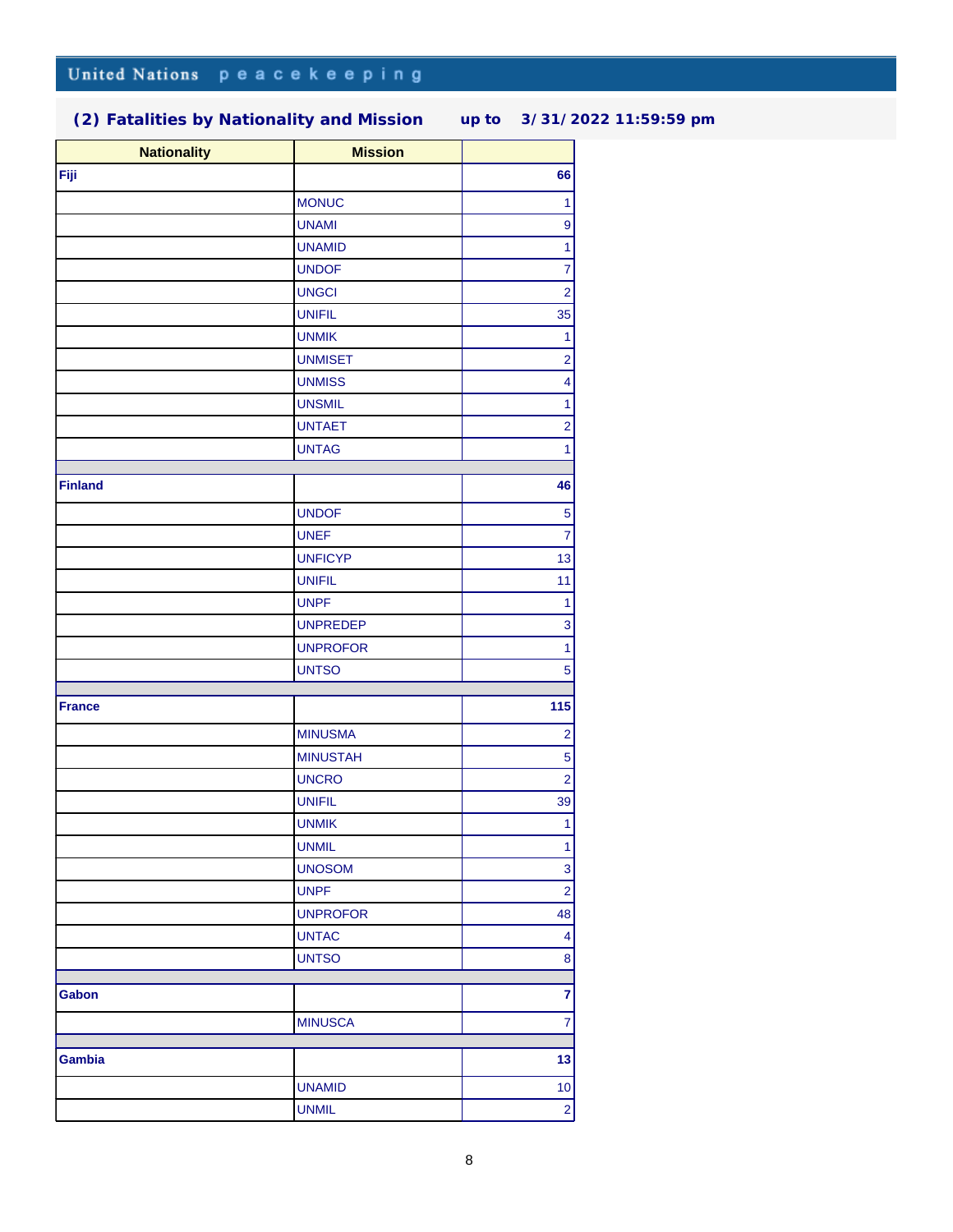| <b>Nationality</b> | <b>Mission</b>  |                         |
|--------------------|-----------------|-------------------------|
|                    | <b>UNMIN</b>    | $\overline{1}$          |
|                    |                 | 1                       |
| Georgia            |                 |                         |
|                    | <b>UNOMIG</b>   | $\overline{1}$          |
| <b>Germany</b>     |                 | 17                      |
|                    | <b>IPTF</b>     | $\overline{\mathbf{c}}$ |
|                    | <b>MINUSMA</b>  | $\overline{2}$          |
|                    | <b>MINUSTAH</b> | $\overline{\mathbf{4}}$ |
|                    | <b>MONUC</b>    | $\overline{1}$          |
|                    | <b>UNAMA</b>    | $\ddagger$              |
|                    | <b>UNAMI</b>    | $\ddot{\phantom{1}}$    |
|                    | <b>UNMIK</b>    | $\overline{\mathbf{3}}$ |
|                    | <b>UNMISET</b>  | $\overline{1}$          |
|                    | <b>UNOMIG</b>   | $\ddagger$              |
|                    | <b>UNTAC</b>    | $\ddot{\phantom{1}}$    |
|                    |                 |                         |
| Ghana              |                 | 147                     |
|                    | <b>MINUSCA</b>  | 3                       |
|                    | <b>MINUSTAH</b> | $\ddot{\phantom{1}}$    |
|                    | <b>MONUC</b>    | 5                       |
|                    | <b>MONUSCO</b>  | $\overline{2}$          |
|                    | ONUC            | 49                      |
|                    | <b>UNAMA</b>    | $\ddot{\phantom{1}}$    |
|                    | <b>UNAMID</b>   | 5                       |
|                    | <b>UNAMIR</b>   | $\overline{4}$          |
|                    | <b>UNAMSIL</b>  | 9                       |
|                    | <b>UNAVEM</b>   | $\overline{1}$          |
|                    | <b>UNDOF</b>    | $\ddot{\phantom{1}}$    |
|                    | <b>UNEF</b>     | $6 \mid$                |
|                    | <b>UNIFIL</b>   | $35\overline{}$         |
|                    | <b>UNMIBH</b>   | $\mathbf{1}$            |
|                    | <b>UNMIK</b>    | $\mathbf{1}$            |
|                    | <b>UNMIL</b>    | 9                       |
|                    | <b>UNMIS</b>    | $\mathbf{2}$            |
|                    | <b>UNMISS</b>   | $\overline{1}$          |
|                    | <b>UNOAU</b>    | $\mathbf{1}$            |
|                    | <b>UNOCI</b>    | $\overline{7}$          |
|                    | <b>UNTAC</b>    | $\mathbf{2}$            |
|                    | <b>UNTAET</b>   | $\ddagger$              |
|                    |                 |                         |
| <b>Greece</b>      |                 | $\mathbf{3}$            |
|                    | <b>MONUSCO</b>  | $\overline{1}$          |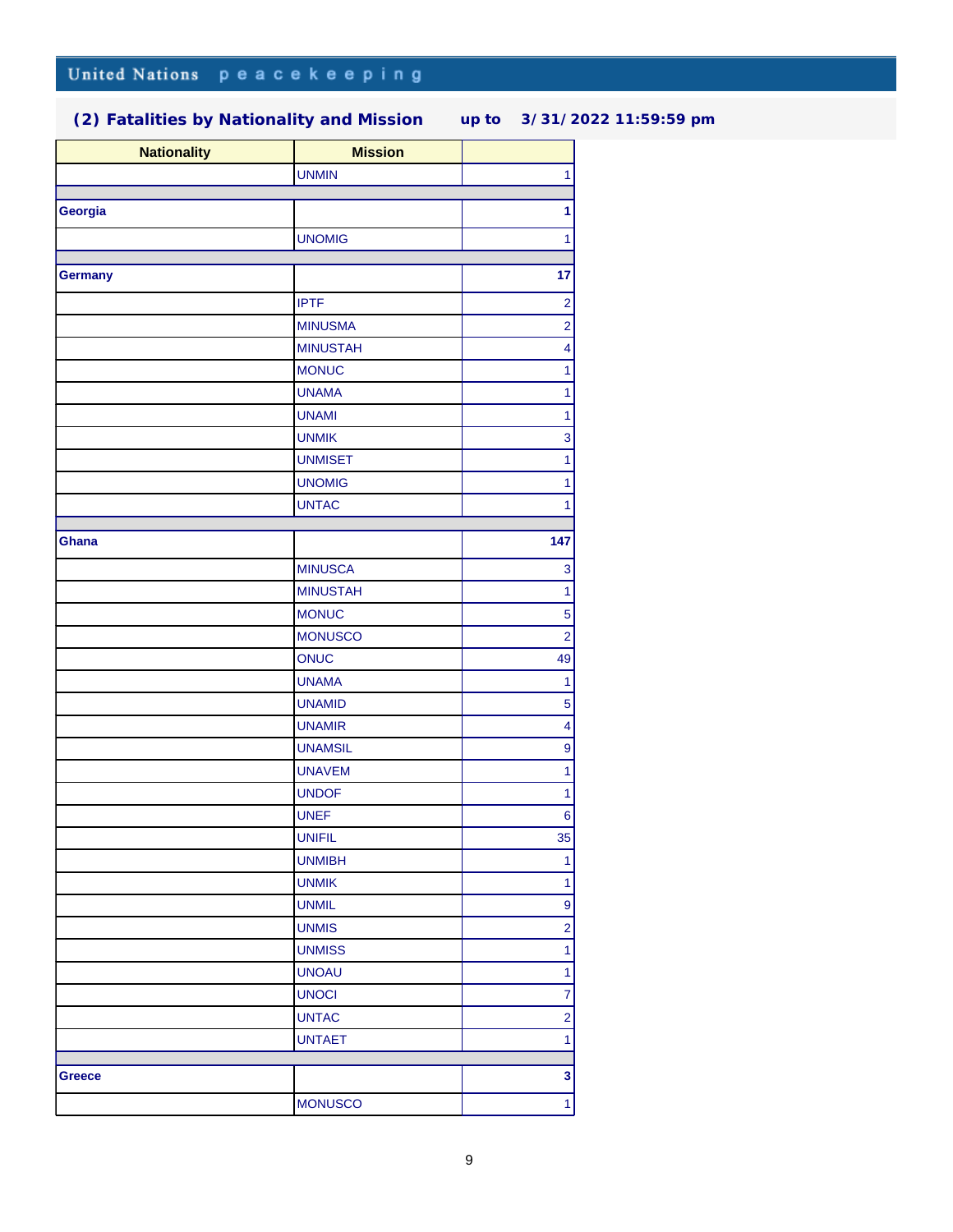| <b>Nationality</b>   | <b>Mission</b>  |                |
|----------------------|-----------------|----------------|
|                      | <b>ONUC</b>     | $\mathbf{1}$   |
|                      | <b>UNOSOM</b>   | $\mathbf{1}$   |
|                      |                 |                |
| <b>Guatemala</b>     |                 | 11             |
|                      | <b>MINUGUA</b>  | $\mathbf{1}$   |
|                      | <b>MINUSTAH</b> | $\mathbf{1}$   |
|                      | <b>MONUC</b>    | 8              |
|                      | <b>MONUSCO</b>  | $\overline{1}$ |
|                      |                 |                |
| <b>Guinea</b>        |                 | 46             |
|                      | <b>MINURSO</b>  | $\mathbf{1}$   |
|                      | <b>MINUSMA</b>  | 25             |
|                      | <b>MINUSTAH</b> | 3              |
|                      | <b>MONUC</b>    | $\mathbf{1}$   |
|                      | <b>MONUSCO</b>  | $\overline{1}$ |
|                      | <b>ONUC</b>     | $\mathbf{1}$   |
|                      | <b>UNAMA</b>    | $\mathbf{1}$   |
|                      | <b>UNAMSIL</b>  | 13             |
|                      |                 |                |
| <b>Guinea-Bissau</b> |                 | 5              |
|                      | <b>ONUMOZ</b>   | 1              |
|                      | <b>UNAVEM</b>   | $\mathbf{1}$   |
|                      | <b>UNMIL</b>    | $\overline{2}$ |
|                      | <b>UNPROFOR</b> | $\mathbf{1}$   |
|                      |                 |                |
| Guyana               |                 | 3              |
|                      | <b>MICAH</b>    | $\mathbf{1}$   |
|                      | <b>MINUSTAH</b> | 1              |
|                      | <b>UNMIH</b>    | $\mathbf{1}$   |
| <b>Haiti</b>         |                 | 37             |
|                      |                 |                |
|                      | <b>BINUH</b>    | $\mathbf{1}$   |
|                      | <b>MINUSMA</b>  | $\mathbf{1}$   |
|                      | <b>MINUSTAH</b> | 31             |
|                      | <b>MONUSCO</b>  | $\mathbf{1}$   |
|                      | <b>ONUC</b>     | $\mathbf{1}$   |
|                      | <b>UNMIT</b>    | $\mathbf{1}$   |
|                      | <b>UNOCI</b>    | $\mathbf{1}$   |
|                      |                 | $\mathbf{1}$   |
| <b>Honduras</b>      |                 |                |
|                      | <b>ONUSAL</b>   | $\mathbf{1}$   |
| <b>Hungary</b>       |                 | $\mathbf{2}$   |
|                      |                 |                |
|                      | <b>UNIKOM</b>   | $\vert$        |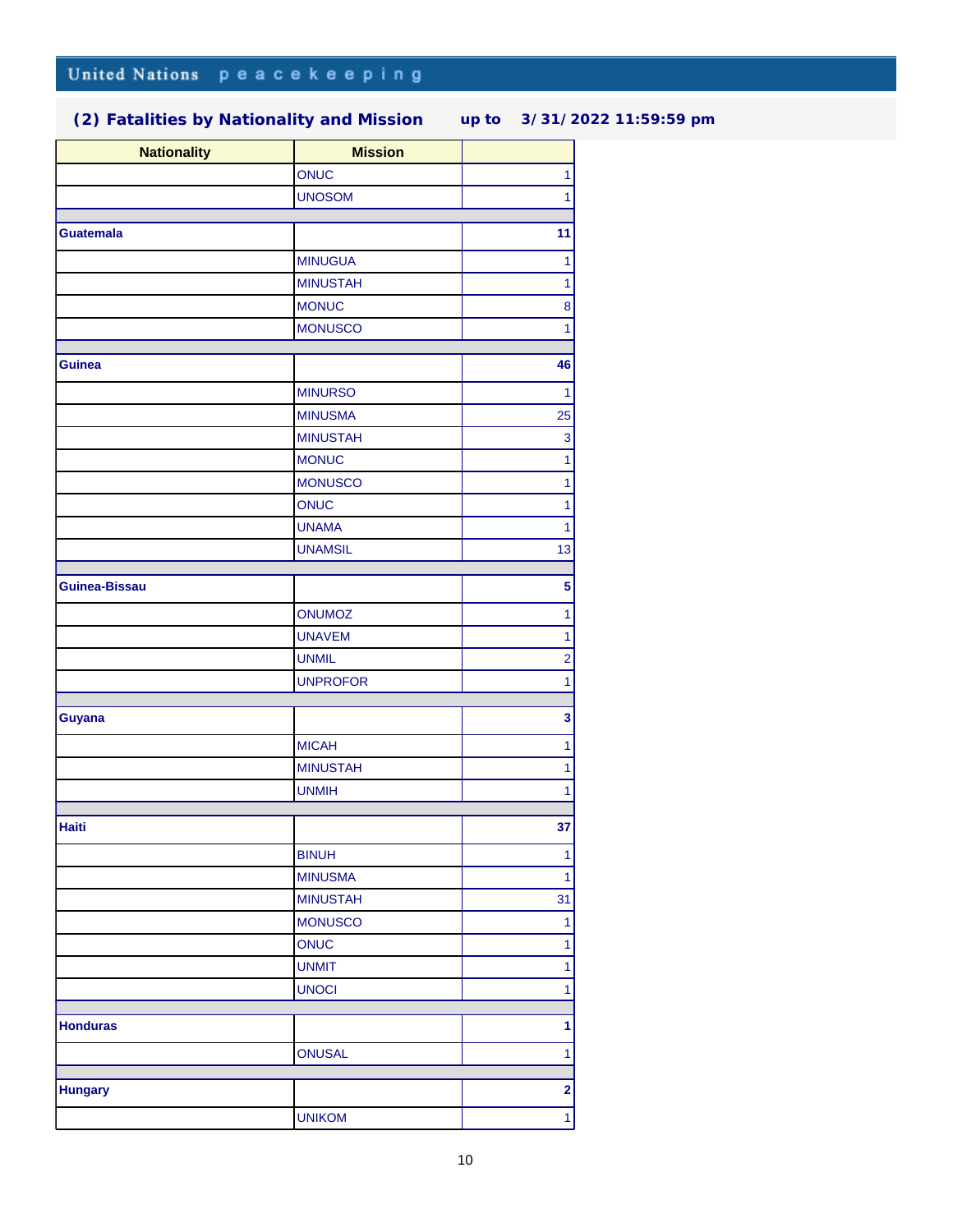| <b>Nationality</b> | <b>Mission</b>  |                         |
|--------------------|-----------------|-------------------------|
|                    | <b>UNOMIG</b>   | $\mathbf{1}$            |
| India              |                 | 175                     |
|                    |                 |                         |
|                    | <b>MINUSTAH</b> | 1                       |
|                    | <b>MONUC</b>    | 13                      |
|                    | <b>MONUSCO</b>  | 17                      |
|                    | <b>ONUC</b>     | 39                      |
|                    | <b>ONUMOZ</b>   | $\overline{\mathbf{c}}$ |
|                    | <b>UNAMI</b>    | $\overline{2}$          |
|                    | <b>UNAMSIL</b>  | 5                       |
|                    | <b>UNAVEM</b>   | $\overline{c}$          |
|                    | <b>UNDOF</b>    | $\mathbf{1}$            |
|                    | <b>UNEF</b>     | 27                      |
|                    | <b>UNFICYP</b>  | $\mathbf{1}$            |
|                    | <b>UNIFIL</b>   | 6                       |
|                    | <b>UNIKOM</b>   | 1                       |
|                    | <b>UNMEE</b>    | 4                       |
|                    | <b>UNMIBH</b>   | 1                       |
|                    | <b>UNMIK</b>    | $\overline{\mathbf{c}}$ |
|                    | <b>UNMIL</b>    | 4                       |
|                    | <b>UNMIS</b>    | $\overline{4}$          |
|                    | <b>UNMISS</b>   | 15                      |
|                    | <b>UNMOGIP</b>  | 1                       |
|                    | <b>UNOHCI</b>   | 1                       |
|                    | <b>UNOSOM</b>   | 15                      |
|                    | <b>UNSOS</b>    | $\mathbf{1}$            |
|                    | <b>UNTAC</b>    | $\bf8$                  |
|                    | <b>UNTAG</b>    | 1                       |
|                    | <b>UNTSO</b>    | 1                       |
|                    |                 |                         |
| <b>Indonesia</b>   |                 | 41                      |
|                    | <b>MONUC</b>    | 1                       |
|                    | <b>MONUSCO</b>  | $\sqrt{5}$              |
|                    | <b>ONUC</b>     | 11                      |
|                    | <b>UNAMET</b>   | $\overline{2}$          |
|                    | <b>UNAMID</b>   | $\mathbf 3$             |
|                    | <b>UNEF</b>     | 10                      |
|                    | <b>UNIFIL</b>   | $\overline{2}$          |
|                    | <b>UNMIN</b>    | 1                       |
|                    | <b>UNPROFOR</b> | $\overline{1}$          |
|                    | <b>UNTAC</b>    | 5 <sup>1</sup>          |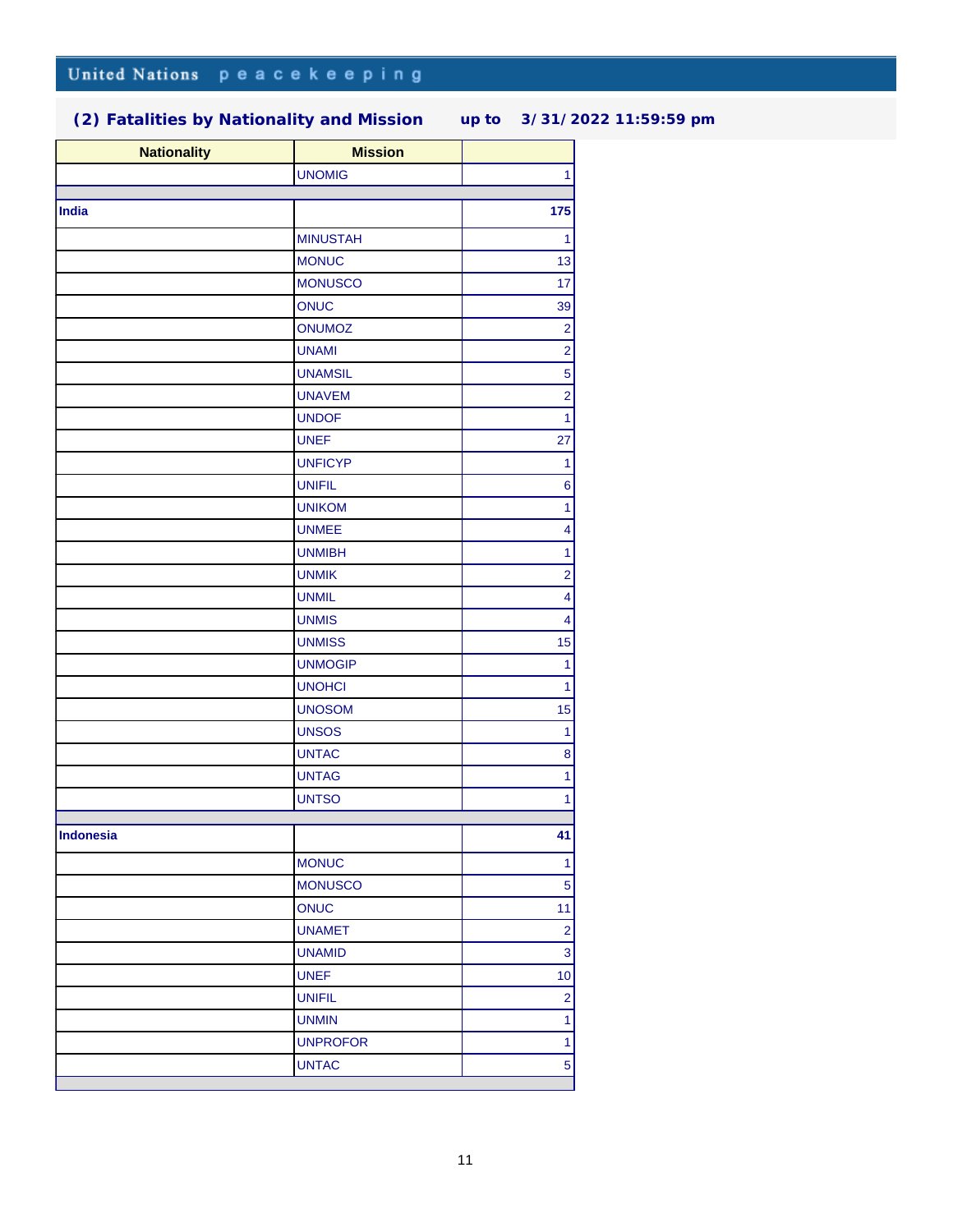| <b>Nationality</b> | <b>Mission</b>  |                         |
|--------------------|-----------------|-------------------------|
| <b>Iran</b>        |                 | $\overline{\mathbf{4}}$ |
|                    | <b>UNDOF</b>    | $\overline{2}$          |
|                    | <b>UNIFIL</b>   | $\ddot{\phantom{1}}$    |
|                    | <b>UNOHCI</b>   | $\overline{1}$          |
|                    |                 |                         |
| Iraq               |                 | 19                      |
|                    | <b>MINURSO</b>  | $\mathbf{1}$            |
|                    | <b>UNAMI</b>    | $\bf 6$                 |
|                    | <b>UNMOGIP</b>  | $\ddagger$              |
|                    | <b>UNOHCI</b>   | 11                      |
| <b>Ireland</b>     |                 | 90                      |
|                    |                 |                         |
|                    | <b>MONUC</b>    | $\mathbf{1}$            |
|                    | ONUC            | 27                      |
|                    | <b>UNFICYP</b>  | $\boldsymbol{9}$        |
|                    | <b>UNIFIL</b>   | 47                      |
|                    | <b>UNMIL</b>    | $\ddot{\phantom{0}}$    |
|                    | <b>UNMISET</b>  | $\ddot{\phantom{1}}$    |
|                    | <b>UNPROFOR</b> | $\ddagger$              |
|                    | <b>UNTAET</b>   | $\ddot{\phantom{1}}$    |
|                    | <b>UNTSO</b>    | $\overline{2}$          |
| Italy              |                 | 49                      |
|                    | <b>MINUSTAH</b> | $\overline{\mathbf{c}}$ |
|                    | ONUC            | 22                      |
|                    | ONUMOZ          | $\overline{2}$          |
|                    | <b>UNIFIL</b>   | $\overline{7}$          |
|                    | <b>UNMIK</b>    | $\ddagger$              |
|                    | <b>UNOSOM</b>   | 11                      |
|                    | <b>UNSMA</b>    | $\ddagger$              |
|                    | <b>UNTSO</b>    | $\mathbf{2}$            |
|                    | <b>UNVMC</b>    | $\overline{1}$          |
|                    |                 |                         |
| Jamaica            |                 | 1                       |
|                    | <b>UNSMIL</b>   | $\overline{1}$          |
| Japan              |                 | 6                       |
|                    | <b>MINUSCA</b>  | $\ddagger$              |
|                    | <b>UNMIT</b>    | $\ddagger$              |
|                    | <b>UNMOT</b>    | $\ddagger$              |
|                    | <b>UNTAC</b>    | $\mathbf{2}$            |
|                    | <b>UNTAG</b>    | $\ddagger$              |
|                    |                 |                         |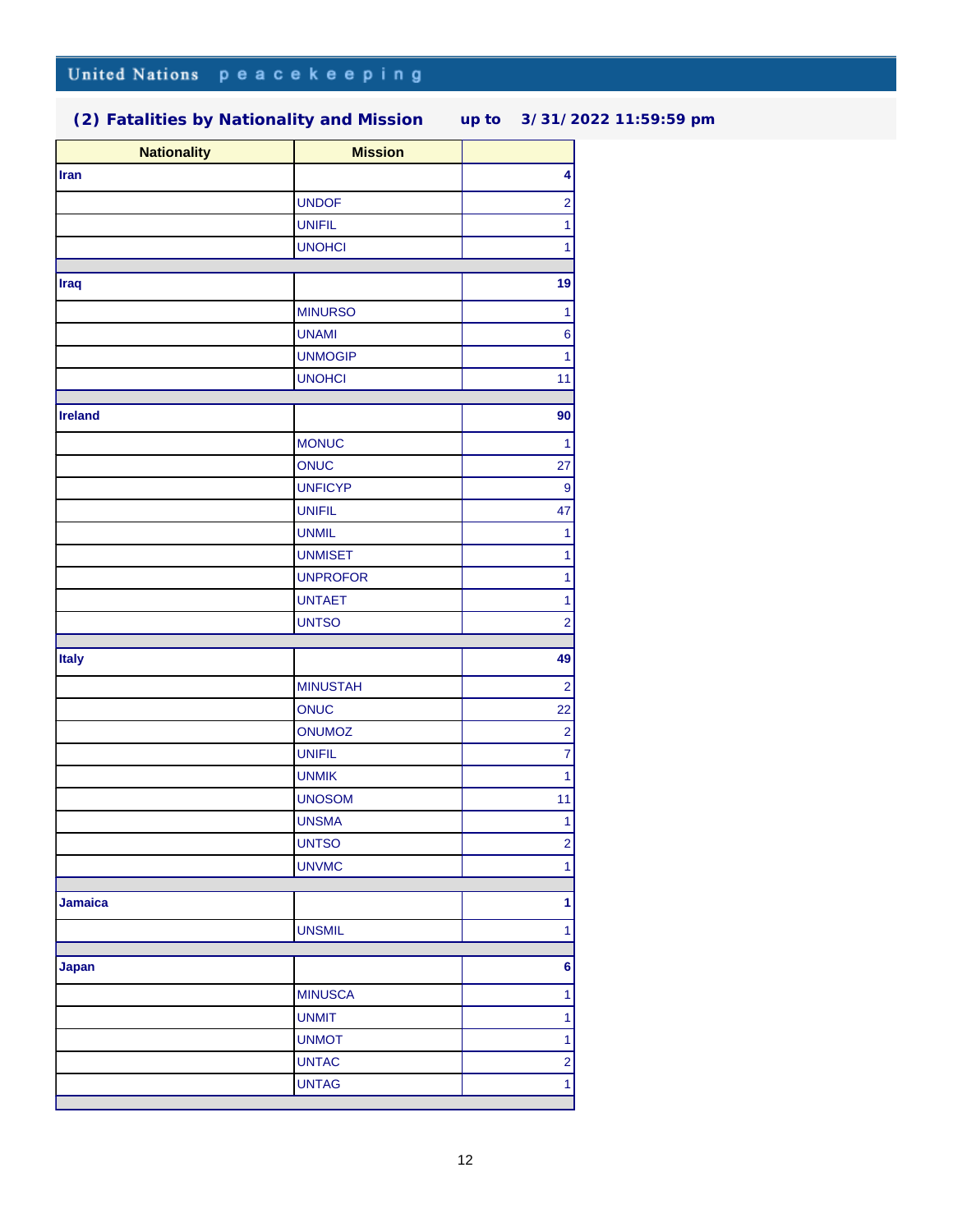| <b>Nationality</b> | <b>Mission</b>        |                         |
|--------------------|-----------------------|-------------------------|
| Jordan             |                       | 66                      |
|                    | <b>MINURSO</b>        | 1                       |
|                    | <b>MINUSMA</b>        | $\overline{2}$          |
|                    | <b>MINUSTAH</b>       | 17                      |
|                    | <b>MONUC</b>          | $\overline{2}$          |
|                    | <b>MONUSCO</b>        | $\ddagger$              |
|                    | <b>UNAMI</b>          | $\overline{2}$          |
|                    | <b>UNAMID</b>         | $\overline{7}$          |
|                    | <b>UNAMSIL</b>        | 1                       |
|                    | <b>UNAVEM</b>         | 1                       |
|                    | <b>UNCRO</b>          | 1                       |
|                    | <b>UNMEE</b>          | 3                       |
|                    | <b>UNMIBH</b>         | $\overline{1}$          |
|                    | <b>UNMIK</b>          | 3                       |
|                    | <b>UNMIL</b>          | 3                       |
|                    | <b>UNMIT</b>          | $\overline{1}$          |
|                    | <b>UNOCI</b>          | 11                      |
|                    | <b>UNOHCI</b>         | $\overline{1}$          |
|                    | <b>UNPROFOR</b>       | 5                       |
|                    | <b>UNTSO</b>          | 3                       |
|                    |                       |                         |
| Kenya              |                       | 68                      |
|                    | <b>MINUSTAH</b>       | 1                       |
|                    | <b>MONUC</b>          | $\overline{\mathbf{c}}$ |
|                    | <b>MONUSCO</b>        | $\overline{2}$          |
|                    | <b>ONUB</b>           | 1                       |
|                    | OSE-Syria             | 1                       |
|                    | <b>UN Secretariat</b> | $\ddagger$              |
|                    | <b>UNAMA</b>          | 1                       |
|                    | <b>UNAMI</b>          | $\overline{2}$          |
|                    | <b>UNAMID</b>         | 5                       |
|                    | <b>UNAMSIL</b>        | 16                      |
|                    | <b>UNCRO</b>          | $\mathbf{3}$            |
|                    | <b>UNFICYP</b>        | $\overline{1}$          |
|                    | <b>UNIKOM</b>         | $\overline{\mathbf{c}}$ |
|                    | <b>UNMEE</b>          | $\vert 4 \vert$         |
|                    | <b>UNMIK</b>          | 1                       |
|                    | <b>UNMIL</b>          | $\mathbf{1}$            |
|                    | <b>UNMIS</b>          | $\overline{\mathbf{4}}$ |
|                    | <b>UNMISS</b>         | 5                       |
|                    | <b>UNOCI</b>          | $\mathbf{1}$            |
|                    | <b>UNOSOM</b>         | 1                       |
|                    | <b>UNOWA</b>          | 1                       |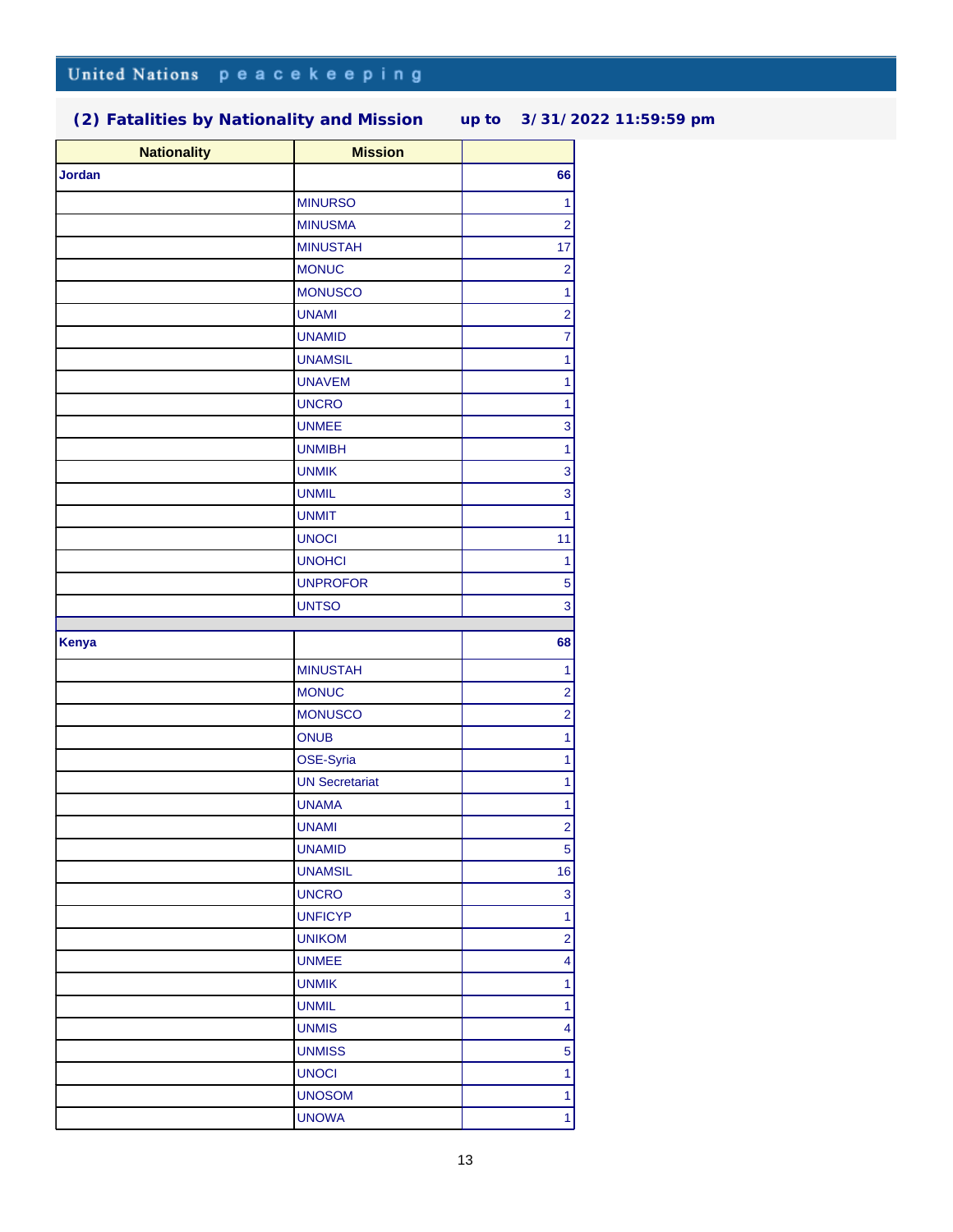| <b>Nationality</b> | <b>Mission</b>  |                         |
|--------------------|-----------------|-------------------------|
|                    | <b>UNPF</b>     | $\ddagger$              |
|                    | <b>UNPOS</b>    | $\overline{1}$          |
|                    | <b>UNPROFOR</b> | $\overline{\mathbf{4}}$ |
|                    | <b>UNSOS</b>    | $\ddagger$              |
|                    | <b>UNTAES</b>   | $\ddagger$              |
|                    | <b>UNTAG</b>    | $\overline{\mathbf{4}}$ |
| Kyrgyzstan         |                 | 1                       |
|                    |                 |                         |
|                    | <b>UNMISS</b>   | $\mathbf{1}$            |
| Lebanon            |                 | 10                      |
|                    | <b>UNIFIL</b>   | $\boldsymbol{9}$        |
|                    | <b>UNTSO</b>    | 1                       |
|                    |                 |                         |
| Liberia            |                 | 41                      |
|                    | <b>MINUSMA</b>  | 1                       |
|                    | <b>MONUC</b>    | $\mathbf{1}$            |
|                    | <b>MONUSCO</b>  | $\ddagger$              |
|                    | <b>ONUC</b>     | $\ddagger$              |
|                    | <b>UNAMID</b>   | $\overline{1}$          |
|                    | <b>UNMIL</b>    | 34                      |
|                    | <b>UNMISS</b>   | $\overline{2}$          |
|                    |                 |                         |
| Libya              |                 | $\overline{\mathbf{2}}$ |
|                    | <b>UNSMIL</b>   | $\overline{2}$          |
| <b>Malawi</b>      |                 | 31                      |
|                    |                 |                         |
|                    | <b>MONUC</b>    | $\mathbf{3}$            |
|                    | <b>MONUSCO</b>  | 17                      |
|                    | <b>UNAMID</b>   | $\frac{3}{2}$           |
|                    | <b>UNAMIR</b>   |                         |
|                    | <b>UNMIL</b>    | $\overline{3}$          |
|                    | <b>UNMISS</b>   | $\ddagger$              |
|                    | <b>UNOCI</b>    | $\ddagger$              |
|                    | <b>UNTSO</b>    | $\ddagger$              |
| <b>Malaysia</b>    |                 | 29                      |
|                    | <b>MINURSO</b>  | $\ddagger$              |
|                    | <b>MONUC</b>    | $\ddagger$              |
|                    | ONUC            | $6 \mid$                |
|                    | <b>UNAMID</b>   | $\ddagger$              |
|                    | <b>UNIFIL</b>   | $\overline{\mathbf{3}}$ |
|                    | <b>UNMIBH</b>   |                         |
|                    | <b>UNMIK</b>    | $\overline{1}$          |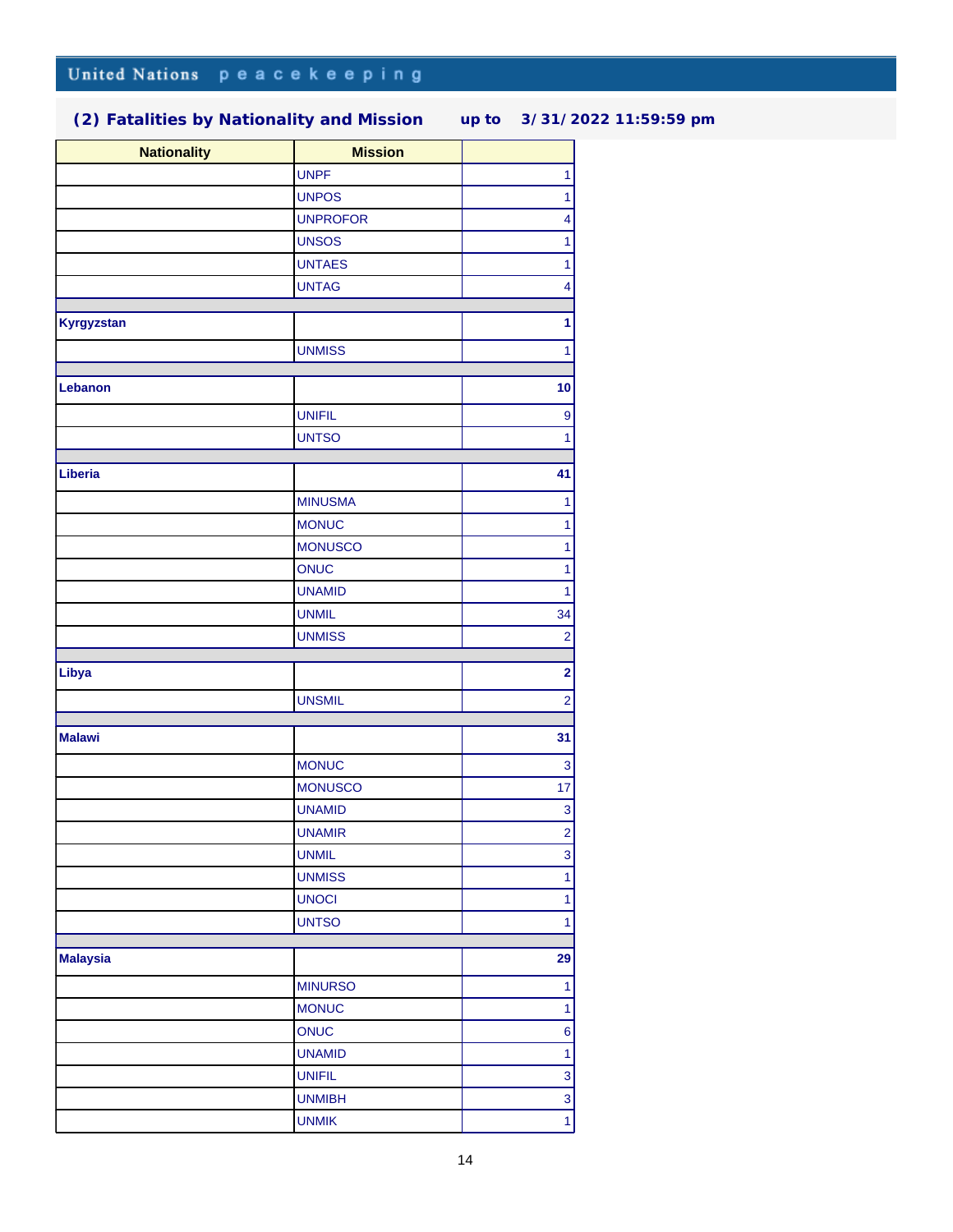| <b>Nationality</b> | <b>Mission</b>                |                                           |
|--------------------|-------------------------------|-------------------------------------------|
|                    | <b>UNMISET</b>                | $\mathbf{1}$                              |
|                    | <b>UNMIT</b>                  | $\overline{1}$                            |
|                    | <b>UNOSOM</b>                 | 5                                         |
|                    | <b>UNPROFOR</b>               | $\overline{3}$                            |
|                    | <b>UNTAC</b>                  | $\overline{1}$                            |
|                    | <b>UNTAET</b>                 | $\overline{2}$                            |
| <b>Mali</b>        |                               | 17                                        |
|                    | <b>MINUSMA</b>                | 12                                        |
|                    | <b>MINUSTAH</b>               | 1                                         |
|                    | <b>MONUA</b>                  | $\overline{1}$                            |
|                    | <b>MONUC</b>                  | $\overline{1}$                            |
|                    | <b>MONUSCO</b>                | $\ddagger$                                |
|                    | <b>UNAMIR</b>                 | $\overline{1}$                            |
|                    |                               |                                           |
| <b>Mauritania</b>  |                               | 9                                         |
|                    | <b>MINUSCA</b>                | $\bf 6$                                   |
|                    | <b>MINUSTAH</b>               | $\ddagger$                                |
|                    | <b>MIPONUH</b>                | $\ddagger$                                |
|                    | <b>MONUSCO</b>                | $\ddot{\phantom{1}}$                      |
| <b>Mauritius</b>   |                               | $\blacksquare$                            |
|                    | <b>UNMISS</b>                 | $\overline{1}$                            |
| <b>Mexico</b>      |                               | 1                                         |
|                    |                               |                                           |
|                    | <b>MINUSTAH</b>               | $\mathbf{1}$                              |
| <b>Mongolia</b>    |                               | $\bf 6$                                   |
|                    | <b>UNMIL</b>                  | $\overline{2}$                            |
|                    | <b>UNMISS</b>                 | 4                                         |
| <b>Morocco</b>     |                               | 49                                        |
|                    |                               |                                           |
|                    | <b>MINURSO</b>                | $\sqrt{5}$                                |
|                    | <b>MINUSCA</b>                | 15<br>$\overline{2}$                      |
|                    | <b>MONUSCO</b><br><b>ONUC</b> |                                           |
|                    | <b>UNAMID</b>                 | $\overline{\mathbf{4}}$<br>$\overline{1}$ |
|                    | <b>UNOCI</b>                  |                                           |
|                    | <b>UNOSOM</b>                 | 11                                        |
|                    |                               | 10                                        |
|                    | <b>UNTAC</b>                  | $\mathbf{1}$                              |
| <b>Mozambique</b>  |                               | 4                                         |
|                    | <b>ONUB</b>                   | $\overline{\mathbf{4}}$                   |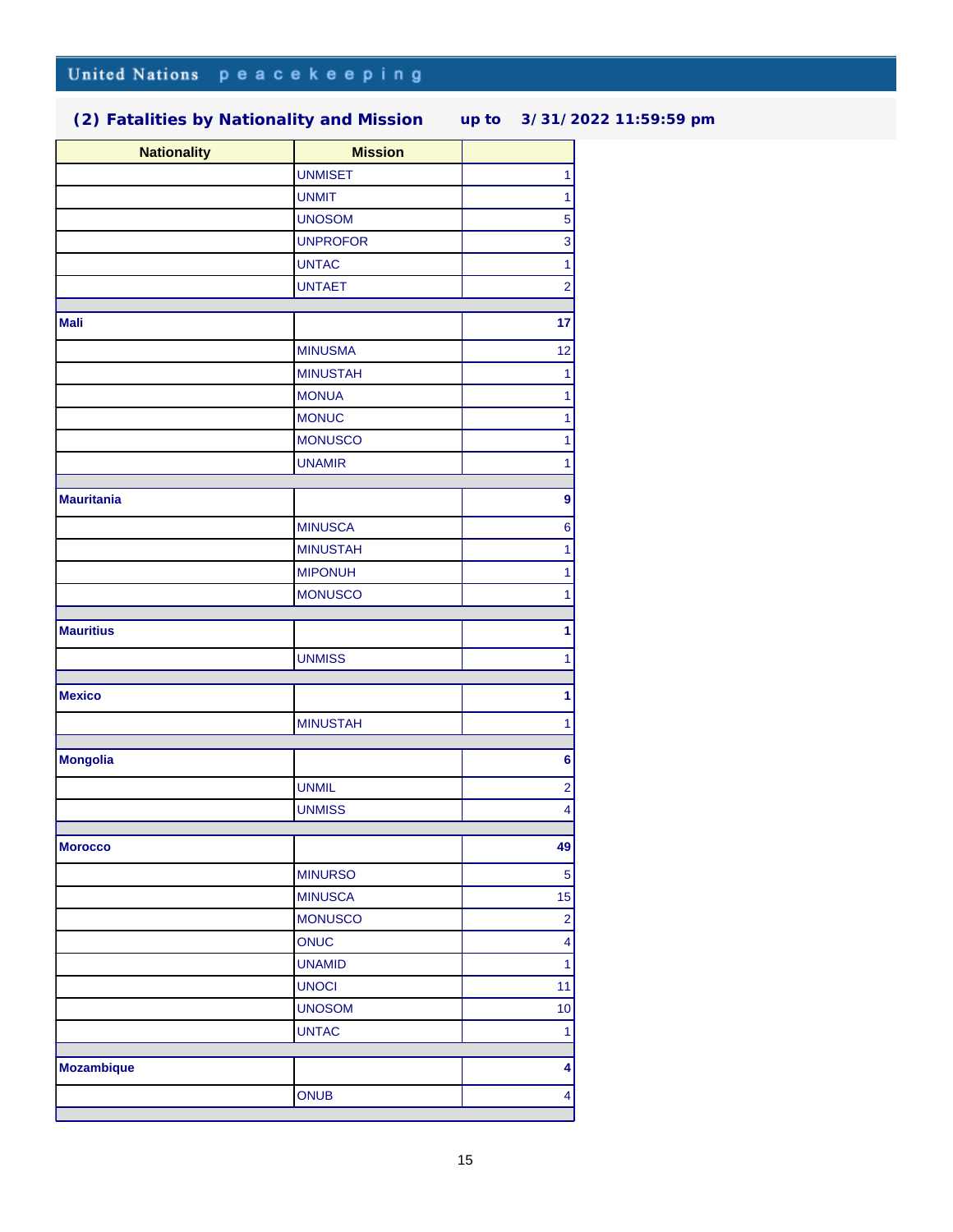| <b>Nationality</b> | <b>Mission</b>  |                         |
|--------------------|-----------------|-------------------------|
| <b>Myanmar</b>     |                 | 1                       |
|                    | <b>UNTSO</b>    | 1                       |
|                    |                 |                         |
| <b>Namibia</b>     |                 | 16                      |
|                    | <b>MONUA</b>    | 4                       |
|                    | <b>UNAVEM</b>   | $\ddagger$              |
|                    | <b>UNISFA</b>   | $\ddagger$              |
|                    | <b>UNMIL</b>    | 9                       |
|                    | <b>UNTAG</b>    | 1                       |
|                    |                 |                         |
| <b>Nepal</b>       |                 | 87                      |
|                    | <b>MINUSTAH</b> | 8                       |
|                    | <b>MONUC</b>    | 5                       |
|                    | <b>MONUSCO</b>  | $\overline{\mathbf{c}}$ |
|                    | ONUB            | 3                       |
|                    | <b>ONUMOZ</b>   | $\ddot{\phantom{1}}$    |
|                    | <b>UNAMID</b>   | $\overline{7}$          |
|                    | <b>UNAMSIL</b>  | $\overline{3}$          |
|                    | <b>UNGCI</b>    | $\ddagger$              |
|                    | <b>UNIFIL</b>   | 30                      |
|                    | <b>UNISFA</b>   | $\ddagger$              |
|                    | <b>UNMIH</b>    | 1                       |
|                    | <b>UNMIL</b>    | $\overline{2}$          |
|                    | <b>UNMIN</b>    | $\overline{c}$          |
|                    | <b>UNMIS</b>    | $\overline{1}$          |
|                    | <b>UNMISS</b>   | 4                       |
|                    | <b>UNOSOM</b>   | 7                       |
|                    | <b>UNPF</b>     | $\ddot{\phantom{1}}$    |
|                    | <b>UNPROFOR</b> | 3                       |
|                    | <b>UNSMIL</b>   | $\overline{2}$          |
|                    | <b>UNTAC</b>    | 1                       |
|                    | <b>UNTAES</b>   | 1                       |
|                    | <b>UNTAET</b>   | $\ddagger$              |
| <b>Netherlands</b> |                 | 28                      |
|                    |                 |                         |
|                    | <b>MINUSMA</b>  | $\overline{5}$          |
|                    | <b>ONUC</b>     | $\ddagger$              |
|                    | <b>UNAVEM</b>   | $\mathbf{1}$            |
|                    | <b>UNIFIL</b>   | 9                       |
|                    | <b>UNMEE</b>    | $\mathbf{1}$            |
|                    | <b>UNMIBH</b>   | $\mathbf{1}$            |
|                    | <b>UNMIL</b>    | $\ddagger$              |
|                    | <b>UNPROFOR</b> | $\overline{7}$          |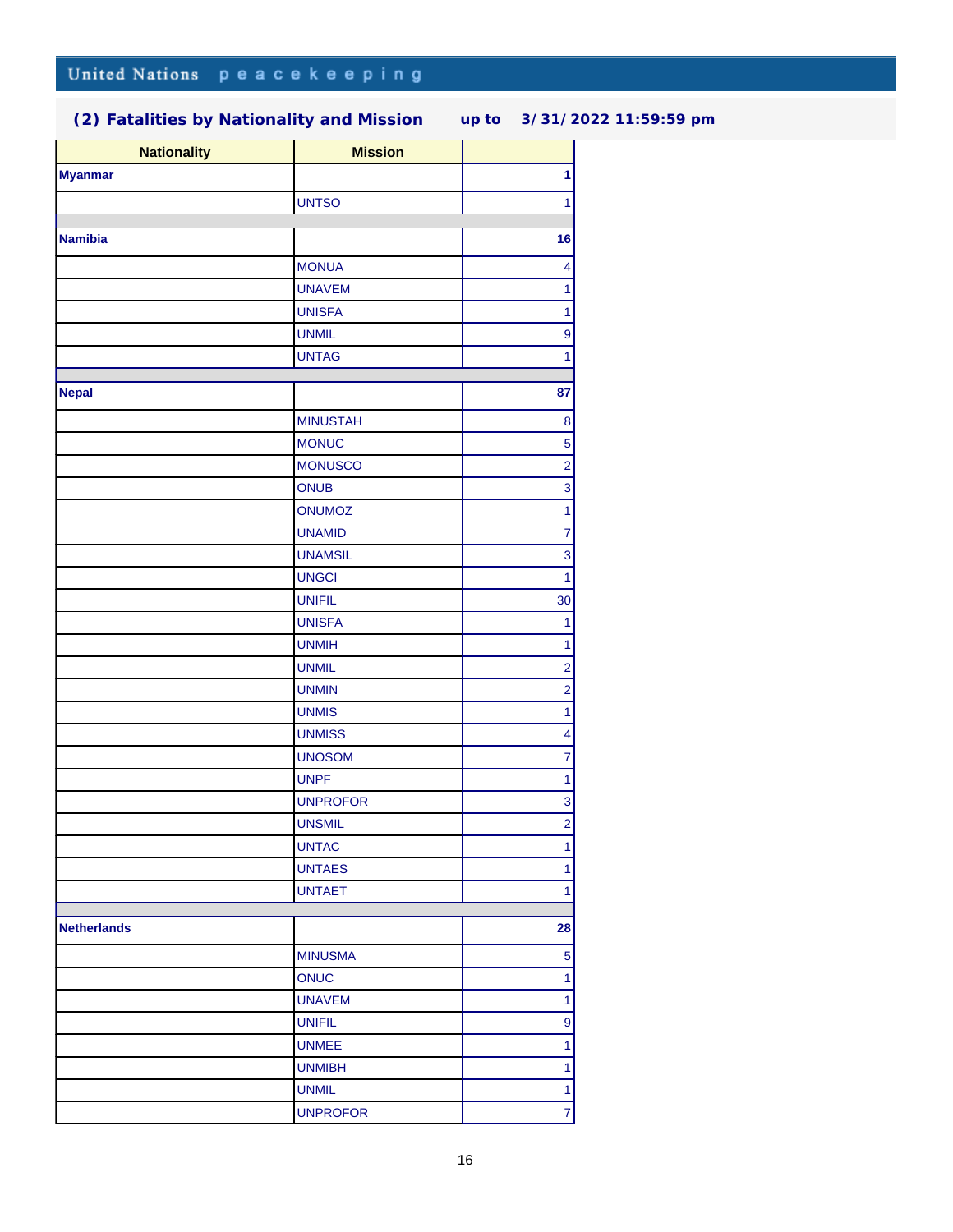| <b>Nationality</b> | <b>Mission</b>                 |                                  |
|--------------------|--------------------------------|----------------------------------|
|                    | <b>UNTAC</b>                   | $\overline{2}$                   |
|                    |                                |                                  |
| <b>New Zealand</b> |                                | 5                                |
|                    | <b>UNMISET</b>                 | $\ddot{\phantom{0}}$             |
|                    | <b>UNOHCI</b>                  | $\ddot{\phantom{1}}$             |
|                    | <b>UNTAET</b>                  | $\overline{3}$                   |
| <b>Niger</b>       |                                | 46                               |
|                    | <b>MINUSMA</b>                 | 22                               |
|                    | <b>MINUSTAH</b>                | 3                                |
|                    | <b>MONUSCO</b>                 | $\overline{2}$                   |
|                    | <b>UNOCI</b>                   | 19                               |
|                    |                                |                                  |
| <b>Nigeria</b>     |                                | 157                              |
|                    | <b>MINUSMA</b>                 | 5                                |
|                    | <b>MINUSTAH</b>                | 3                                |
|                    | <b>MONUA</b>                   | $\ddot{\phantom{1}}$             |
|                    | <b>MONUC</b>                   | $\ddot{\phantom{1}}$             |
|                    | <b>MONUSCO</b>                 | $\overline{3}$                   |
|                    | ONUC                           | 9                                |
|                    | <b>UNAMID</b>                  | 39                               |
|                    | <b>UNAMSIL</b>                 | 33                               |
|                    | <b>UNIFIL</b>                  | 10                               |
|                    | <b>UNMIK</b>                   | $\overline{1}$                   |
|                    | <b>UNMIL</b>                   | 33                               |
|                    | <b>UNMISS</b>                  | $\overline{2}$                   |
|                    | <b>UNMIT</b>                   | $\overline{2}$                   |
|                    | <b>UNOSOM</b>                  | $\overline{9}$                   |
|                    | <b>UNPROFOR</b>                | $\overline{5}$                   |
|                    | <b>UNTAG</b>                   | $\overline{1}$                   |
| <b>Norway</b>      |                                | 43                               |
|                    |                                |                                  |
|                    | <b>MINURSO</b>                 | $\mathbf{1}$<br>$\overline{1}$   |
|                    | <b>ONUC</b><br><b>UNAMA</b>    | $\ddagger$                       |
|                    | <b>UNEF</b>                    |                                  |
|                    | <b>UNIFIL</b>                  | $\boldsymbol{8}$                 |
|                    | <b>UNMEE</b>                   | 21<br>$\mathbf{1}$               |
|                    | <b>UNMIS</b>                   | $\overline{1}$                   |
|                    | <b>UNOSOM</b>                  | $\mathbf{1}$                     |
|                    |                                |                                  |
|                    | <b>UNPF</b><br><b>UNPROFOR</b> | $\ddagger$                       |
|                    | <b>UNTSO</b>                   | $\overline{5}$<br>$\overline{2}$ |
|                    |                                |                                  |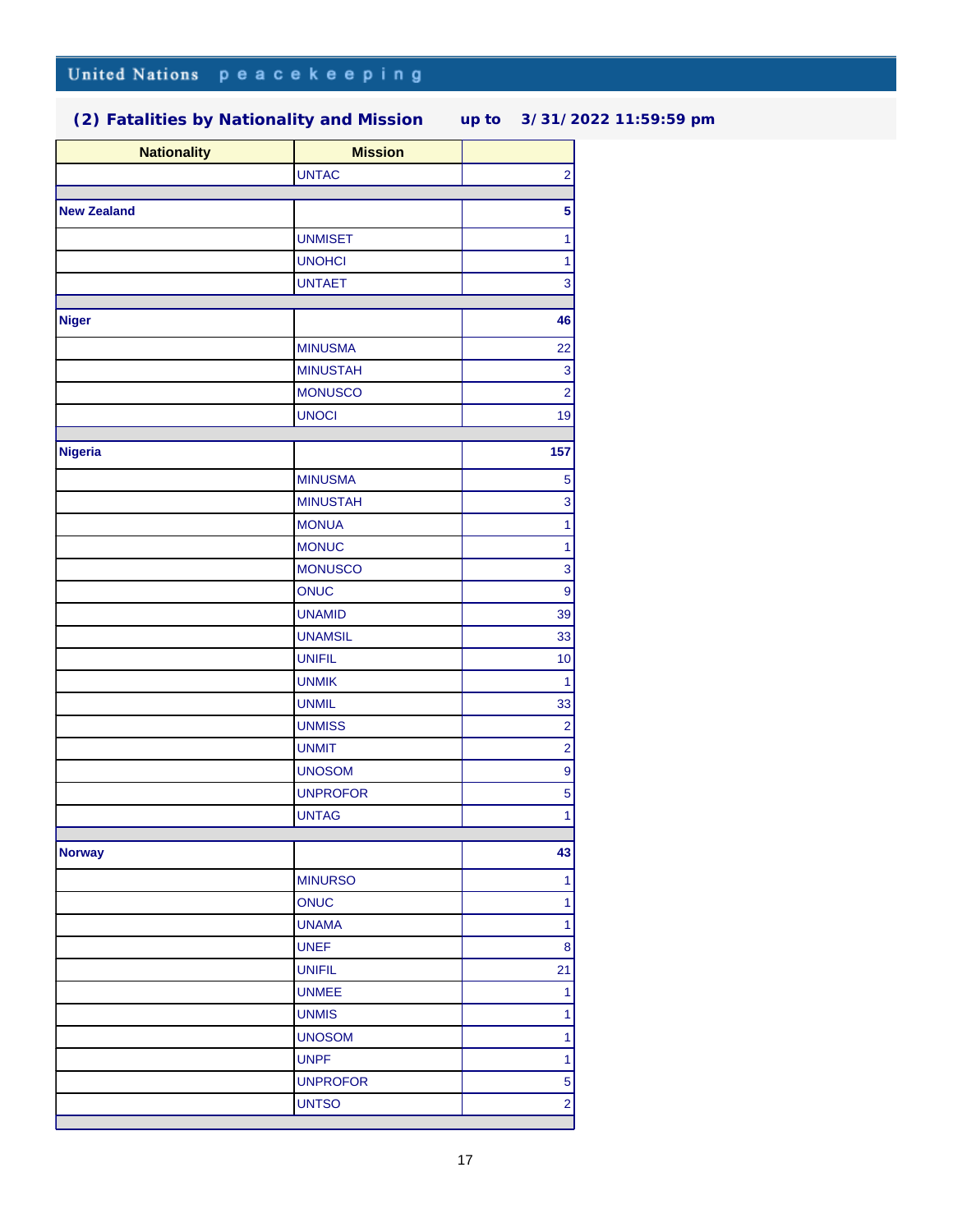| <b>Nationality</b>                    | <b>Mission</b>  |                |
|---------------------------------------|-----------------|----------------|
| <b>Occupied Palestinian Territory</b> |                 | 4              |
|                                       | <b>UNAMI</b>    | 1              |
|                                       | <b>UNDOF</b>    | $\mathbf{1}$   |
|                                       | <b>UNTSO</b>    | $\overline{2}$ |
|                                       |                 |                |
| <b>Pakistan</b>                       |                 | 166            |
|                                       | <b>MINURSO</b>  | $\overline{2}$ |
|                                       | <b>MINUSCA</b>  | $\bf8$         |
|                                       | <b>MONUC</b>    | 9              |
|                                       | <b>MONUSCO</b>  | 21             |
|                                       | <b>ONUB</b>     | 4              |
|                                       | <b>UNAMA</b>    | 1              |
|                                       | <b>UNAMID</b>   | $\overline{5}$ |
|                                       | <b>UNAMSIL</b>  | 22             |
|                                       | <b>UNMIH</b>    | $\overline{2}$ |
|                                       | <b>UNMIL</b>    | 23             |
|                                       | <b>UNMIS</b>    | $\overline{7}$ |
|                                       | <b>UNMIT</b>    | 1              |
|                                       | <b>UNOCI</b>    | 11             |
|                                       | <b>UNOMIG</b>   | 1              |
|                                       | <b>UNOSOM</b>   | 40             |
|                                       | <b>UNPROFOR</b> | $\bf8$         |
|                                       | <b>UNTAC</b>    | 1              |
| <b>Panama</b>                         |                 | 1              |
|                                       |                 |                |
|                                       | <b>UNEF</b>     | $\overline{1}$ |
| <b>Paraguay</b>                       |                 | 1              |
|                                       | <b>MONUSCO</b>  | 1              |
|                                       |                 |                |
| Peru                                  |                 | 8              |
|                                       | <b>MINUSCA</b>  | $\overline{2}$ |
|                                       | <b>MINUSTAH</b> | $\overline{1}$ |
|                                       | <b>ONUMOZ</b>   | 1              |
|                                       | <b>UNEF</b>     | 3              |
|                                       | <b>UNVMC</b>    | $\mathbf{1}$   |
|                                       |                 |                |
| <b>Philippines</b>                    |                 | 28             |
|                                       | <b>MINURSO</b>  | $\mathbf{1}$   |
|                                       | <b>MINUSMA</b>  | $\mathbf{1}$   |
|                                       | <b>MINUSTAH</b> | $\overline{7}$ |
|                                       | <b>MONUSCO</b>  | $\overline{2}$ |
|                                       | <b>UNAMI</b>    | 1              |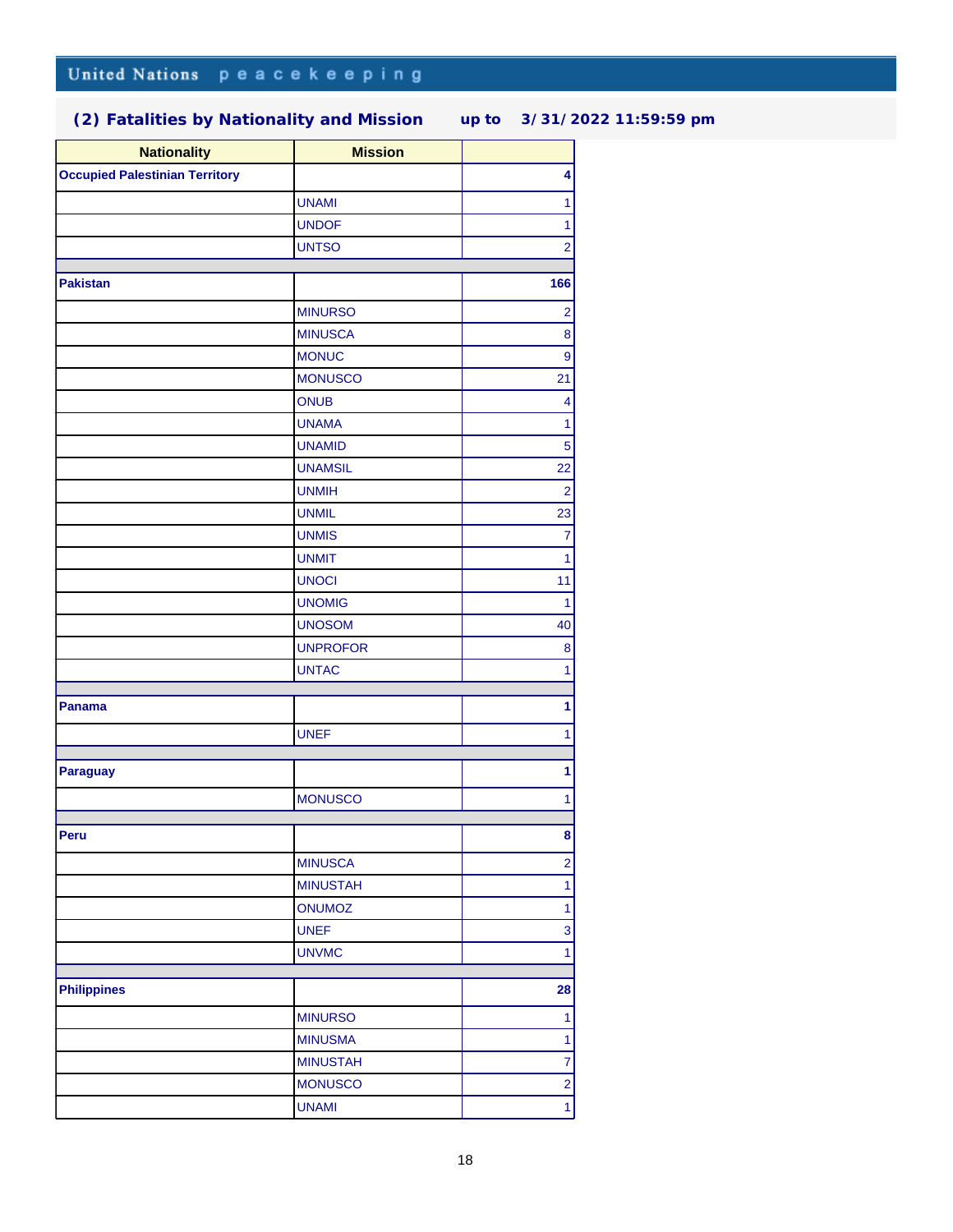| <b>Nationality</b>       | <b>Mission</b>                  |                                |
|--------------------------|---------------------------------|--------------------------------|
|                          | <b>UNDOF</b>                    | $\mathbf{1}$                   |
|                          | <b>UNEF</b>                     | $\overline{1}$                 |
|                          | <b>UNGCI</b>                    | $\overline{2}$                 |
|                          | <b>UNIFIL</b>                   | $\ddagger$                     |
|                          | <b>UNISFA</b>                   | $\overline{1}$                 |
|                          | <b>UNMIL</b>                    | $\overline{c}$                 |
|                          | <b>UNMIS</b>                    | $\ddagger$                     |
|                          | <b>UNMISET</b>                  | $\overline{1}$                 |
|                          | <b>UNOHCI</b>                   | $\ddagger$                     |
|                          | <b>UNTAC</b>                    | $\overline{\mathbf{c}}$        |
|                          | <b>UNTAET</b>                   | 3                              |
| <b>Poland</b>            |                                 | 48                             |
|                          | <b>IPTF</b>                     | $\mathbf{1}$                   |
|                          | <b>UNCRO</b>                    | $\overline{1}$                 |
|                          | <b>UNDOF</b>                    | $\boldsymbol{9}$               |
|                          | <b>UNEF</b>                     | 9                              |
|                          | <b>UNGCI</b>                    | $\overline{c}$                 |
|                          | <b>UNIFIL</b>                   | $\overline{7}$                 |
|                          | <b>UNMIBH</b>                   | $\overline{1}$                 |
|                          | <b>UNMIK</b>                    | $\ddagger$                     |
|                          | <b>UNMIL</b>                    | $\ddagger$                     |
|                          | <b>UNMOT</b>                    | $\ddagger$                     |
|                          | <b>UNOMIG</b>                   | $\ddagger$                     |
|                          | <b>UNPROFOR</b>                 | 6                              |
|                          | <b>UNTAC</b>                    | 5                              |
|                          | <b>UNTAG</b>                    | $\overline{3}$                 |
|                          |                                 |                                |
| <b>Portugal</b>          |                                 | 13                             |
|                          | <b>MONUA</b>                    | $\overline{1}$                 |
|                          | <b>UNAVEM</b>                   | $\mathbf{2}$                   |
|                          | <b>UNMISET</b>                  | $\overline{3}$                 |
|                          | <b>UNMIT</b>                    | $\overline{2}$                 |
|                          | <b>UNPF</b>                     | $\ddagger$                     |
|                          | <b>UNPROFOR</b>                 | $\overline{2}$                 |
|                          | <b>UNTAET</b>                   | $\overline{2}$                 |
| <b>Republic of Korea</b> |                                 | $\boldsymbol{9}$               |
|                          |                                 |                                |
|                          | <b>UNAMI</b>                    | $\mathbf{1}$                   |
|                          | <b>UNMIN</b><br><b>UNMIS</b>    | $\mathbf{1}$<br>$\overline{1}$ |
|                          |                                 |                                |
|                          | <b>UNMISET</b><br><b>UNOMIG</b> | $\overline{5}$<br>$\mathbf{1}$ |
|                          |                                 |                                |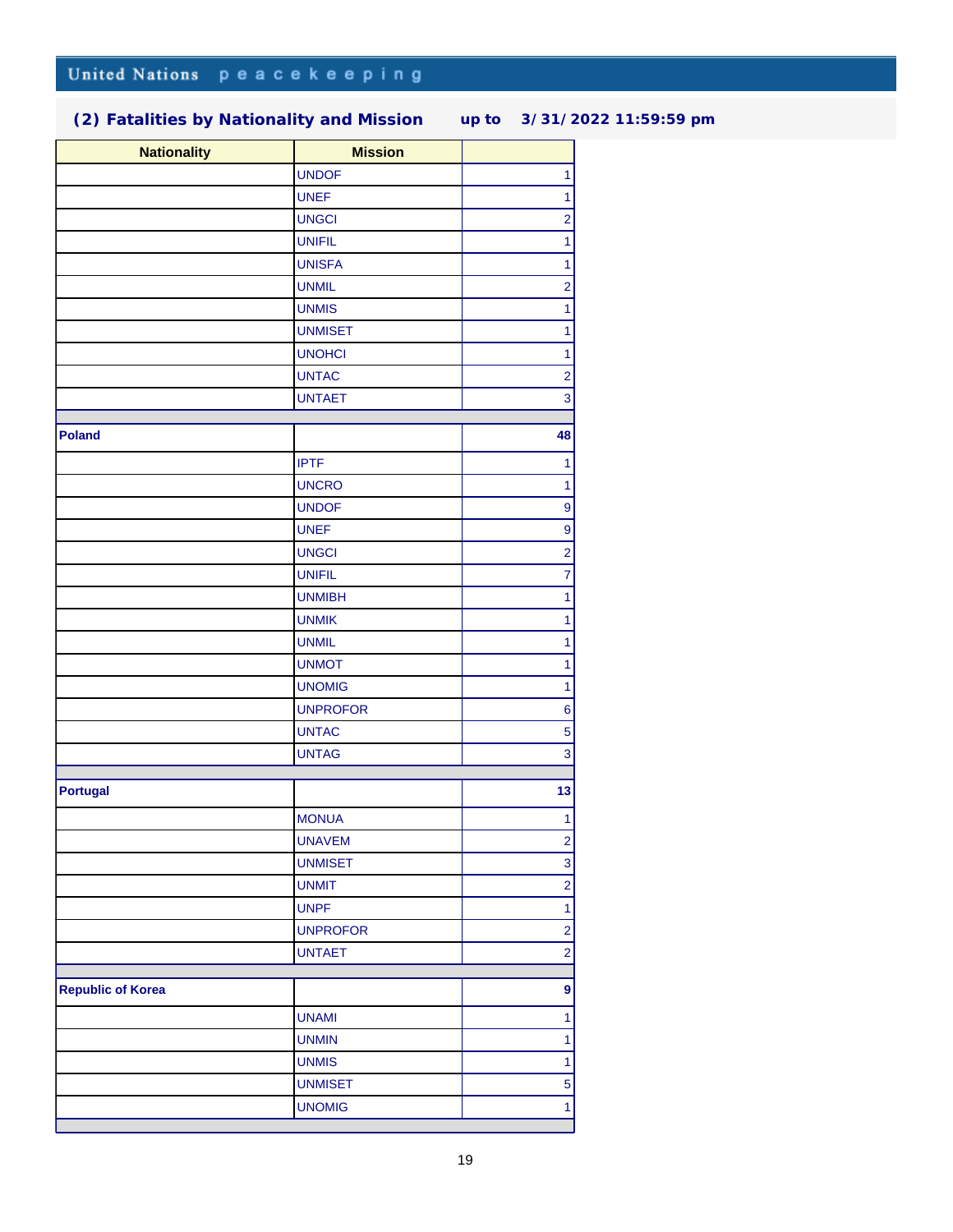| <b>Nationality</b>        | <b>Mission</b>  |                         |
|---------------------------|-----------------|-------------------------|
| Romania                   |                 | $\overline{7}$          |
|                           | <b>MONUA</b>    | $\mathbf{1}$            |
|                           | <b>UNAMA</b>    | $\ddagger$              |
|                           | <b>UNAVEM</b>   | 3                       |
|                           | <b>UNMIK</b>    | $\overline{1}$          |
|                           | <b>UNSMIL</b>   | $\mathbf{1}$            |
|                           |                 |                         |
| <b>Russian Federation</b> |                 | 52                      |
|                           | <b>MINURCAT</b> | 1                       |
|                           | <b>MINUSTAH</b> | $\overline{1}$          |
|                           | <b>MONUA</b>    | 4                       |
|                           | <b>MONUC</b>    | $\mathbf{1}$            |
|                           | <b>MONUSCO</b>  | $\overline{1}$          |
|                           | <b>UNAMA</b>    | 1                       |
|                           | <b>UNAMI</b>    | $\ddagger$              |
|                           | <b>UNAMID</b>   | $\ddagger$              |
|                           | <b>UNAMSIL</b>  | 3                       |
|                           | <b>UNAVEM</b>   | $\overline{\mathbf{4}}$ |
|                           | <b>UNCRO</b>    | $\overline{c}$          |
|                           | <b>UNMIL</b>    | $\ddagger$              |
|                           | <b>UNMIS</b>    | $\overline{1}$          |
|                           | <b>UNMISS</b>   | $\overline{7}$          |
|                           | <b>UNOMIG</b>   | $\overline{1}$          |
|                           | <b>UNPF</b>     | $\mathbf{1}$            |
|                           | <b>UNPROFOR</b> | 13                      |
|                           | <b>UNTAES</b>   | $\overline{7}$          |
|                           | <b>UNTSO</b>    | $\mathbf{1}$            |
|                           |                 |                         |
| <b>Rwanda</b>             |                 | 65                      |
|                           | <b>MINUSCA</b>  | 16                      |
|                           | <b>MINUSTAH</b> | $\overline{5}$          |
|                           | <b>UNAMID</b>   | 32                      |
|                           | <b>UNAMIR</b>   | $\mathbf{1}$            |
|                           | <b>UNMIS</b>    | $\ddagger$              |
|                           | <b>UNMISS</b>   | 9                       |
|                           | <b>UNMIT</b>    | $\overline{1}$          |
| <b>Senegal</b>            |                 | 91                      |
|                           | <b>MINURCAT</b> | $\mathbf{1}$            |
|                           | <b>MINUSCA</b>  | $\bf 6$                 |
|                           | <b>MINUSMA</b>  | 11                      |
|                           | <b>MINUSTAH</b> | $\overline{2}$          |
|                           | <b>MONUA</b>    | $\overline{1}$          |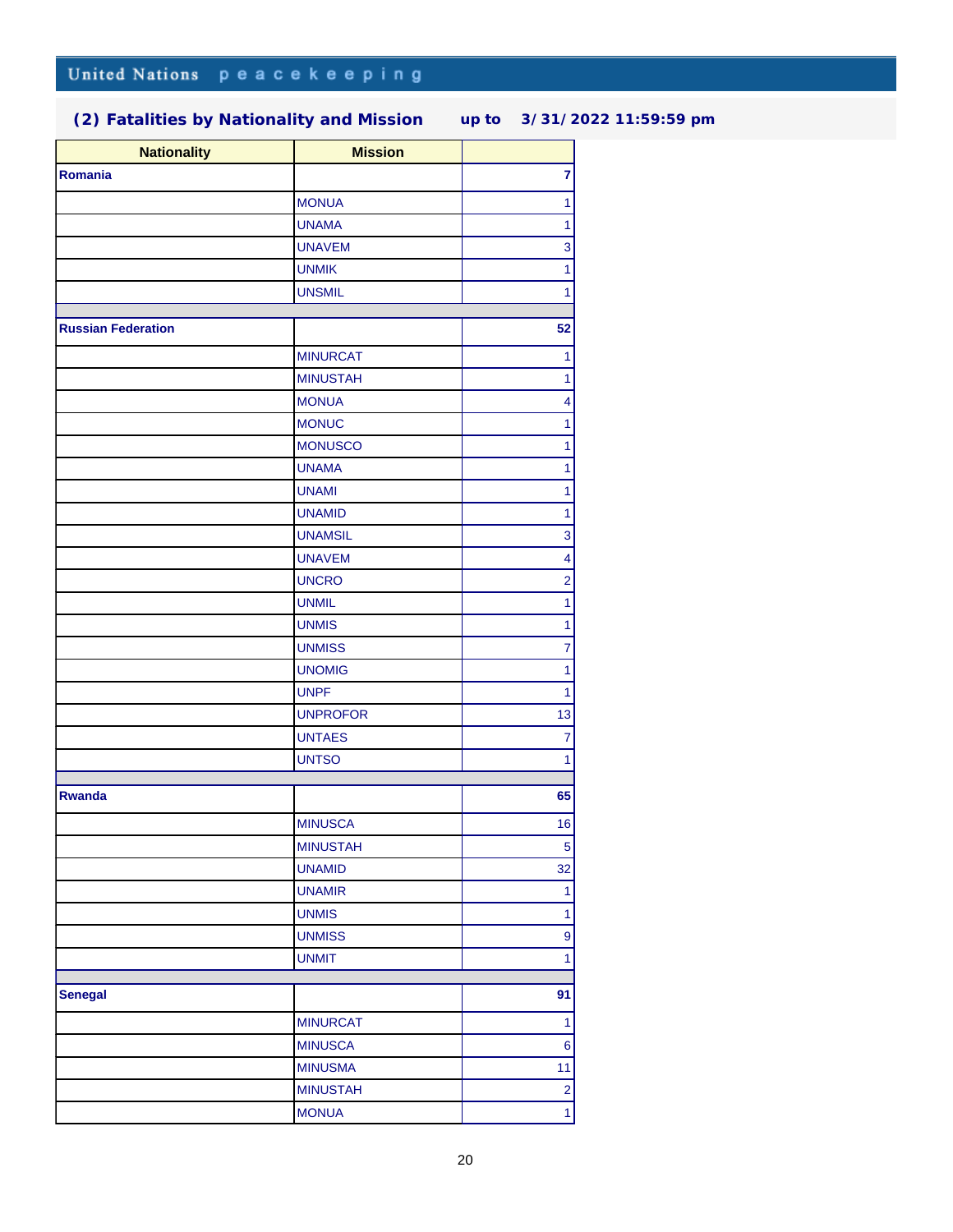| <b>Nationality</b>           | <b>Mission</b>                   |                                                 |
|------------------------------|----------------------------------|-------------------------------------------------|
|                              | <b>MONUC</b>                     | 5                                               |
|                              | <b>MONUSCO</b>                   | 5                                               |
|                              | <b>ONUB</b>                      | $\overline{1}$                                  |
|                              | <b>UNAMID</b>                    | 19                                              |
|                              | <b>UNAMIR</b>                    | $\overline{2}$                                  |
|                              | <b>UNIFIL</b>                    | 16                                              |
|                              | <b>UNMIL</b>                     | 4                                               |
|                              | <b>UNOCI</b>                     | 15                                              |
|                              | <b>UNOWA</b>                     | $\mathbf{1}$                                    |
|                              | <b>UNOWAS</b>                    | $\mathbf{1}$                                    |
|                              | <b>UNPROFOR</b>                  | $\ddot{\phantom{1}}$                            |
| <b>Serbia</b>                |                                  | 10                                              |
|                              | <b>MINUSCA</b>                   | $\mathbf{1}$                                    |
|                              | <b>MINUSMA</b>                   | $\overline{1}$                                  |
|                              | <b>MONUSCO</b>                   | $\ddagger$                                      |
|                              | <b>UNAMID</b>                    | $\overline{1}$                                  |
|                              | <b>UNMIK</b>                     | $\bf 6$                                         |
| <b>Serbia and Montenegro</b> |                                  |                                                 |
|                              |                                  | 6                                               |
|                              | <b>UNMIK</b>                     | $\bf 6$                                         |
| <b>Sierra Leone</b>          |                                  | 40                                              |
|                              | <b>MINUSCA</b>                   | $\overline{1}$                                  |
|                              | ONUC                             | $\overline{c}$                                  |
|                              | <b>UN Secretariat</b>            | $\overline{1}$                                  |
|                              | <b>UNAMID</b>                    | 14                                              |
|                              | <b>UNAMSIL</b>                   | 16                                              |
|                              | <b>UNIOSIL</b>                   | 3                                               |
|                              | <b>UNIPSIL</b>                   | $\ddagger$                                      |
|                              |                                  | 1                                               |
|                              | <b>UNMEE</b>                     |                                                 |
|                              | <b>UNMISS</b>                    | $\overline{1}$                                  |
| <b>Slovakia</b>              |                                  |                                                 |
|                              | <b>UNFICYP</b>                   |                                                 |
|                              |                                  | $\overline{2}$                                  |
|                              | <b>UNMEE</b>                     | $\overline{1}$                                  |
|                              | <b>UNPROFOR</b><br><b>UNTAES</b> | $\overline{2}$<br>$\mathbf{1}$                  |
|                              |                                  |                                                 |
| <b>Somalia</b>               |                                  |                                                 |
|                              | <b>UNIKOM</b>                    | $6\overline{6}$<br>$\mathbf{3}$<br>$\mathbf{1}$ |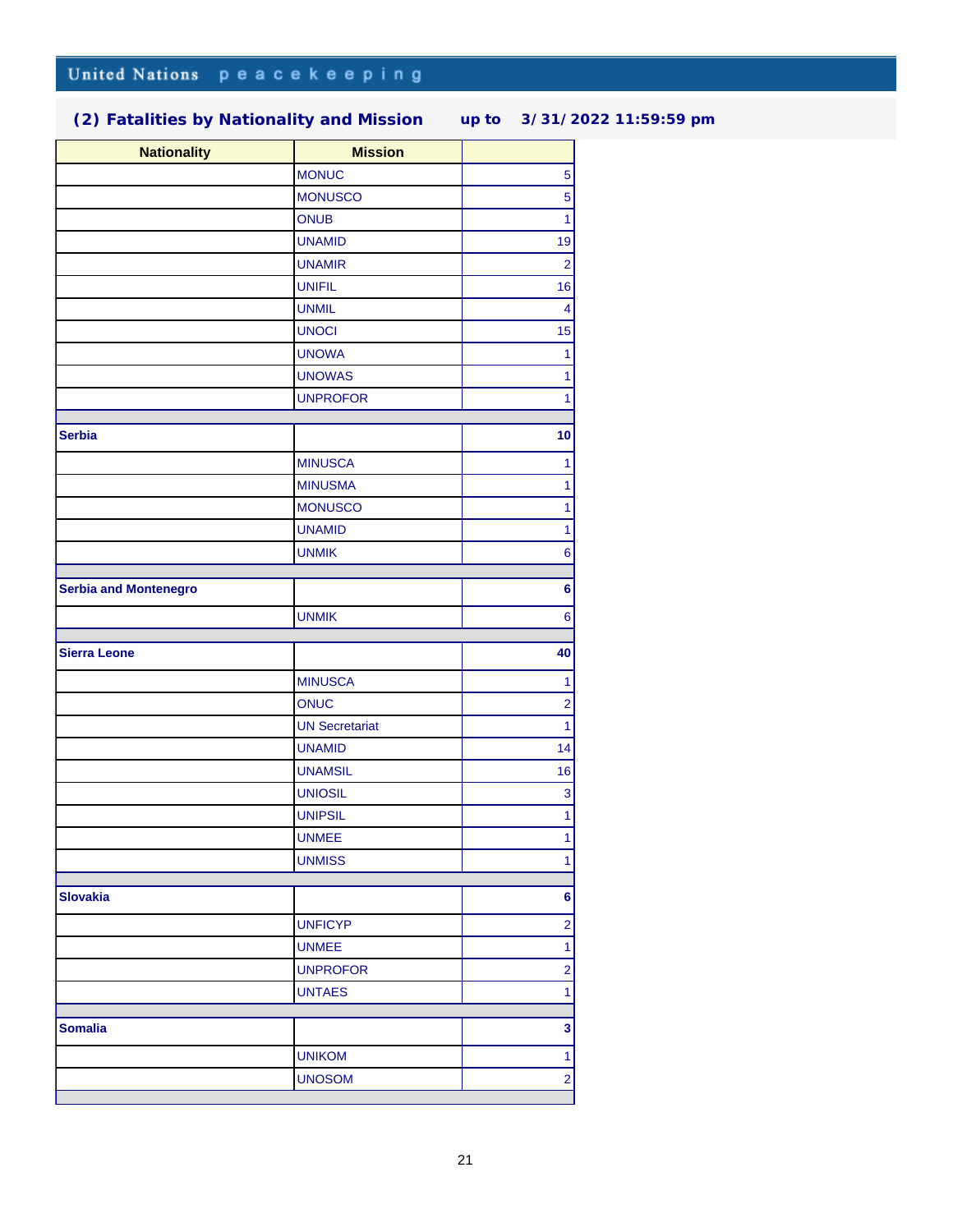| <b>Nationality</b>  | <b>Mission</b>   |                         |
|---------------------|------------------|-------------------------|
| <b>South Africa</b> |                  | 50                      |
|                     | <b>MONUC</b>     | 18                      |
|                     | <b>MONUSCO</b>   | 12                      |
|                     | <b>ONUB</b>      | $\bf8$                  |
|                     | <b>UNAMID</b>    | 10                      |
|                     | <b>UNISFA</b>    | $\overline{1}$          |
|                     | <b>UNOCI</b>     | 1                       |
| <b>South Sudan</b>  |                  | 29                      |
|                     | <b>UNAMA</b>     | $\overline{1}$          |
|                     | <b>UNISFA</b>    | $\overline{1}$          |
|                     | <b>UNMISS</b>    | 27                      |
|                     |                  |                         |
| <b>Spain</b>        |                  | 40                      |
|                     | <b>MINUGUA</b>   | 1                       |
|                     | <b>MINUJUSTH</b> | $\ddot{\phantom{0}}$    |
|                     | <b>MINUSMA</b>   | $\ddagger$              |
|                     | <b>MINUSTAH</b>  | $\overline{2}$          |
|                     | <b>ONUSAL</b>    | $\overline{1}$          |
|                     | <b>UNIFIL</b>    | 14                      |
|                     | <b>UNMIK</b>     | 3                       |
|                     | <b>UNOHCI</b>    | $\overline{1}$          |
|                     | <b>UNPROFOR</b>  | 15                      |
|                     | <b>UNTAET</b>    | 1                       |
| <b>Sri Lanka</b>    |                  | 11                      |
|                     | <b>MINUSCA</b>   | $\overline{1}$          |
|                     | <b>MINUSMA</b>   | 3                       |
|                     | <b>MINUSTAH</b>  | $\overline{5}$          |
|                     | <b>UNAMSIL</b>   | $\overline{1}$          |
|                     | <b>UNIFIL</b>    | 1                       |
|                     |                  |                         |
| <b>Sudan</b>        |                  | 67                      |
|                     | <b>MONUSCO</b>   | $\mathbf{1}$            |
|                     | <b>ONUC</b>      | $\overline{2}$          |
|                     | <b>UNAMID</b>    | 38                      |
|                     | <b>UNISFA</b>    | $\overline{\mathbf{3}}$ |
|                     | <b>UNMIS</b>     | 22                      |
|                     | <b>UNOHCI</b>    | $\mathbf{1}$            |
| <b>Sweden</b>       |                  | 69                      |
|                     | <b>MINUSCA</b>   | $\mathbf{1}$            |
|                     | ONUC             | 19                      |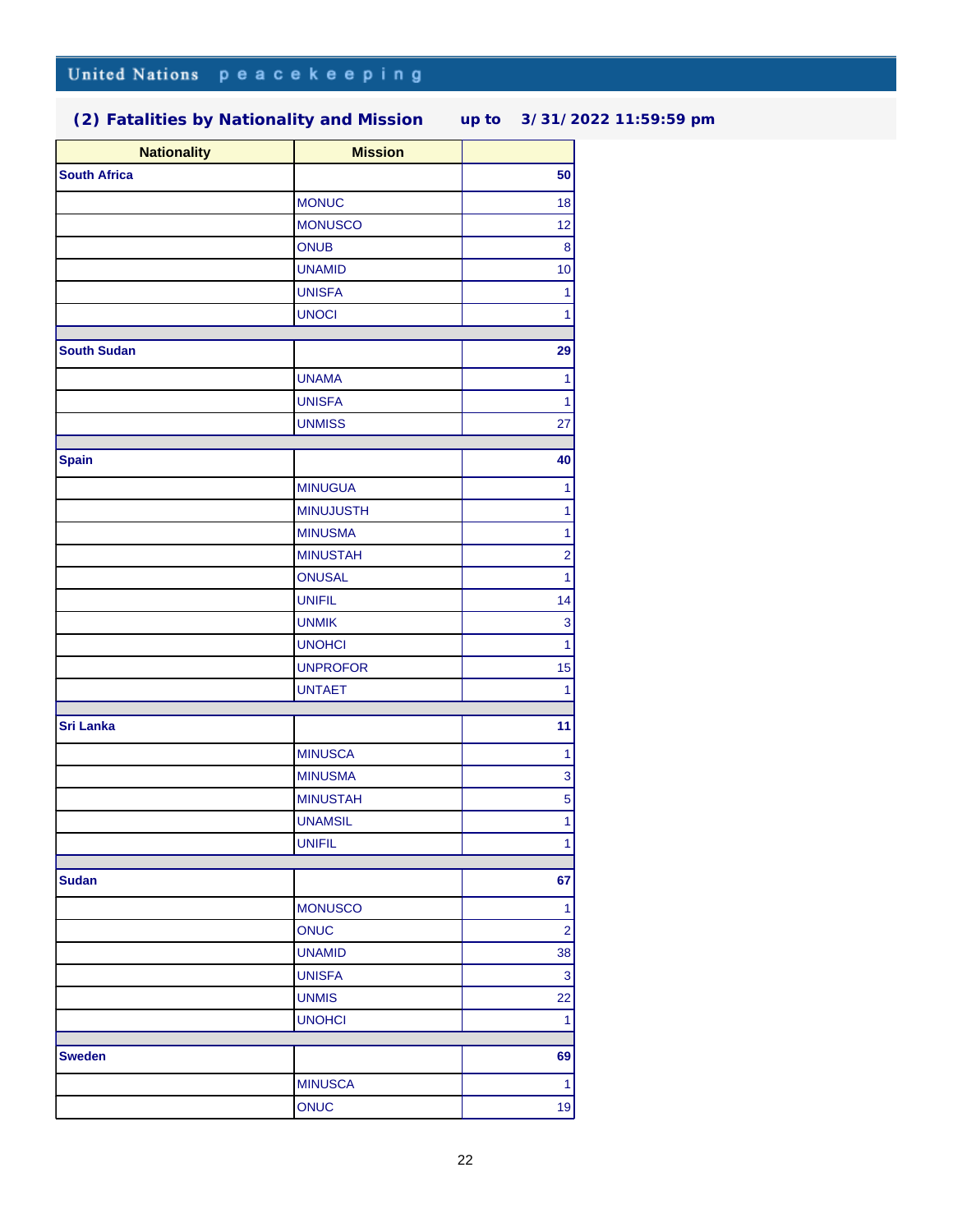| <b>Nationality</b>          | <b>Mission</b>        |                         |
|-----------------------------|-----------------------|-------------------------|
|                             | <b>UN Secretariat</b> | $\overline{\mathbf{c}}$ |
|                             | <b>UNAMA</b>          | $\overline{1}$          |
|                             | <b>UNEF</b>           | 12                      |
|                             | <b>UNFICYP</b>        | 17                      |
|                             | <b>UNIFIL</b>         | $\overline{7}$          |
|                             | <b>UNMIN</b>          | $\ddagger$              |
|                             | <b>UNOCI</b>          | $\overline{1}$          |
|                             | <b>UNPROFOR</b>       | $\overline{\mathbf{4}}$ |
|                             | <b>UNTSO</b>          | $\overline{\mathbf{4}}$ |
| <b>Switzerland</b>          |                       | 3                       |
|                             | <b>MINURSO</b>        | $\overline{2}$          |
|                             | <b>UNOMIG</b>         | $\overline{1}$          |
| <b>Syrian Arab Republic</b> |                       | 3                       |
|                             |                       |                         |
|                             | <b>UNDOF</b>          | $\overline{\mathbf{c}}$ |
|                             | <b>UNSMIS</b>         | $\overline{1}$          |
| <b>Tajikistan</b>           |                       | 3                       |
|                             | <b>UNMISET</b>        | $\ddagger$              |
|                             | <b>UNMOT</b>          | $\overline{2}$          |
|                             |                       |                         |
| <b>Tanzania</b>             |                       | 62                      |
|                             | <b>MINUSCA</b>        | $6 \mid$                |
|                             | <b>MONUSCO</b>        | 34                      |
|                             | <b>UNAMID</b>         | 15                      |
|                             | <b>UNAMSIL</b>        | $\mathbf{1}$            |
|                             | <b>UNMIK</b>          | $\overline{1}$          |
|                             | <b>UNMIS</b>          | $\ddagger$              |
|                             | <b>UNMISS</b>         | $\overline{2}$          |
|                             | <b>UNMOGIP</b>        | $\mathbf{1}$            |
|                             | <b>UNOCI</b>          | $\mathbf{1}$            |
| <b>Thailand</b>             |                       | 9                       |
|                             | <b>ONUB</b>           | $\mathbf{1}$            |
|                             | <b>UNAMID</b>         | $\overline{1}$          |
|                             | <b>UNMIK</b>          | $\mathbf{1}$            |
|                             | <b>UNMISS</b>         | $\mathbf{1}$            |
|                             | <b>UNTAC</b>          | $\overline{1}$          |
|                             | <b>UNTAET</b>         | $\overline{2}$          |
|                             | <b>UNTAG</b>          | $\mathbf{1}$            |
|                             |                       |                         |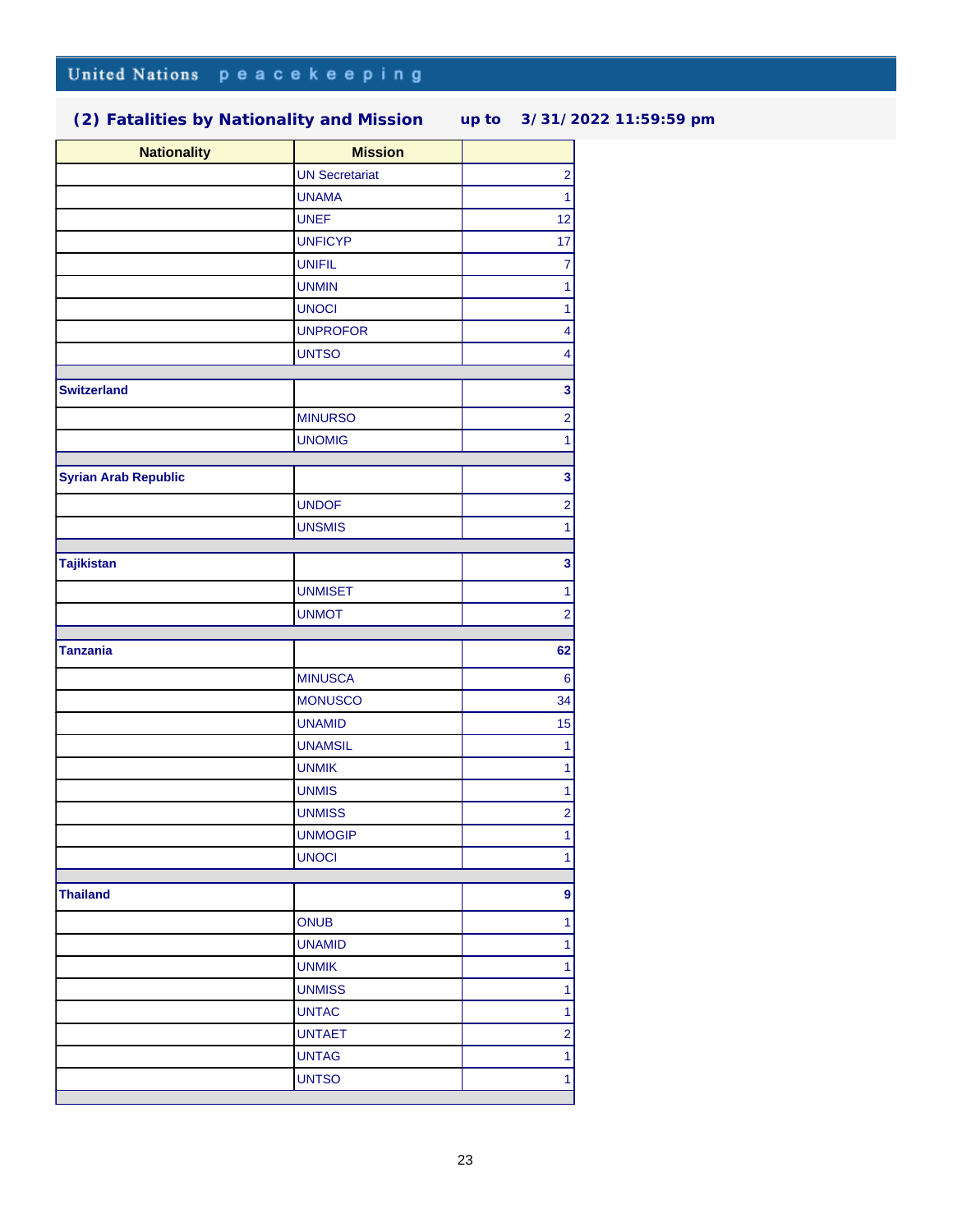| <b>Nationality</b>                                  | <b>Mission</b>  |                          |
|-----------------------------------------------------|-----------------|--------------------------|
| The Former Yugoslav Republic of<br><b>Macedonia</b> |                 | 1                        |
|                                                     | <b>UNOCI</b>    | $\mathbf{1}$             |
|                                                     |                 |                          |
| <b>Timor-Leste</b>                                  |                 | 20                       |
|                                                     | <b>UNAMET</b>   | $\bf 6$                  |
|                                                     | <b>UNMISET</b>  | $\overline{\mathbf{4}}$  |
|                                                     | <b>UNMIT</b>    | 4                        |
|                                                     | <b>UNTAET</b>   | $\overline{6}$           |
| <b>Togo</b>                                         |                 | 46                       |
|                                                     | <b>MINURCAT</b> | 1                        |
|                                                     | <b>MINURSO</b>  | $\ddagger$               |
|                                                     | <b>MINUSCA</b>  | $\overline{2}$           |
|                                                     | <b>MINUSMA</b>  | 26                       |
|                                                     | <b>MONUA</b>    | $\mathbf{1}$             |
|                                                     | <b>MONUSCO</b>  | $\overline{2}$           |
|                                                     | <b>UNAMID</b>   | $\overline{1}$           |
|                                                     | <b>UNOCI</b>    | 11                       |
|                                                     | <b>UNTSO</b>    | $\overline{1}$           |
|                                                     |                 |                          |
| <b>Tunisia</b>                                      |                 | 20                       |
|                                                     | <b>MINURSO</b>  | 1                        |
|                                                     | <b>MINUSTAH</b> | $\overline{1}$           |
|                                                     | <b>MONUC</b>    | 3                        |
|                                                     | <b>MONUSCO</b>  | $\overline{1}$           |
|                                                     | <b>ONUC</b>     | 11                       |
|                                                     | <b>UNOSOM</b>   | 1                        |
|                                                     | <b>UNTAC</b>    | $\ddot{\phantom{1}}$     |
|                                                     | <b>UNTAG</b>    | $\overline{1}$           |
| <b>Turkey</b>                                       |                 | $6\overline{6}$          |
|                                                     | <b>UNIFIL</b>   | $\mathbf{1}$             |
|                                                     | <b>UNOMIG</b>   | $\ddagger$               |
|                                                     | <b>UNOSOM</b>   | $\ddagger$               |
|                                                     | <b>UNPROFOR</b> | 3                        |
|                                                     |                 |                          |
| <b>Uganda</b>                                       |                 | $\overline{\mathbf{7}}$  |
|                                                     | <b>UNAMID</b>   | $\overline{\mathcal{A}}$ |
|                                                     | <b>UNSOM</b>    | 3                        |
| <b>Ukraine</b>                                      |                 | 35                       |
|                                                     | <b>MONUSCO</b>  | $6 \mid$                 |
|                                                     | <b>UNAMSIL</b>  | $6\vert$                 |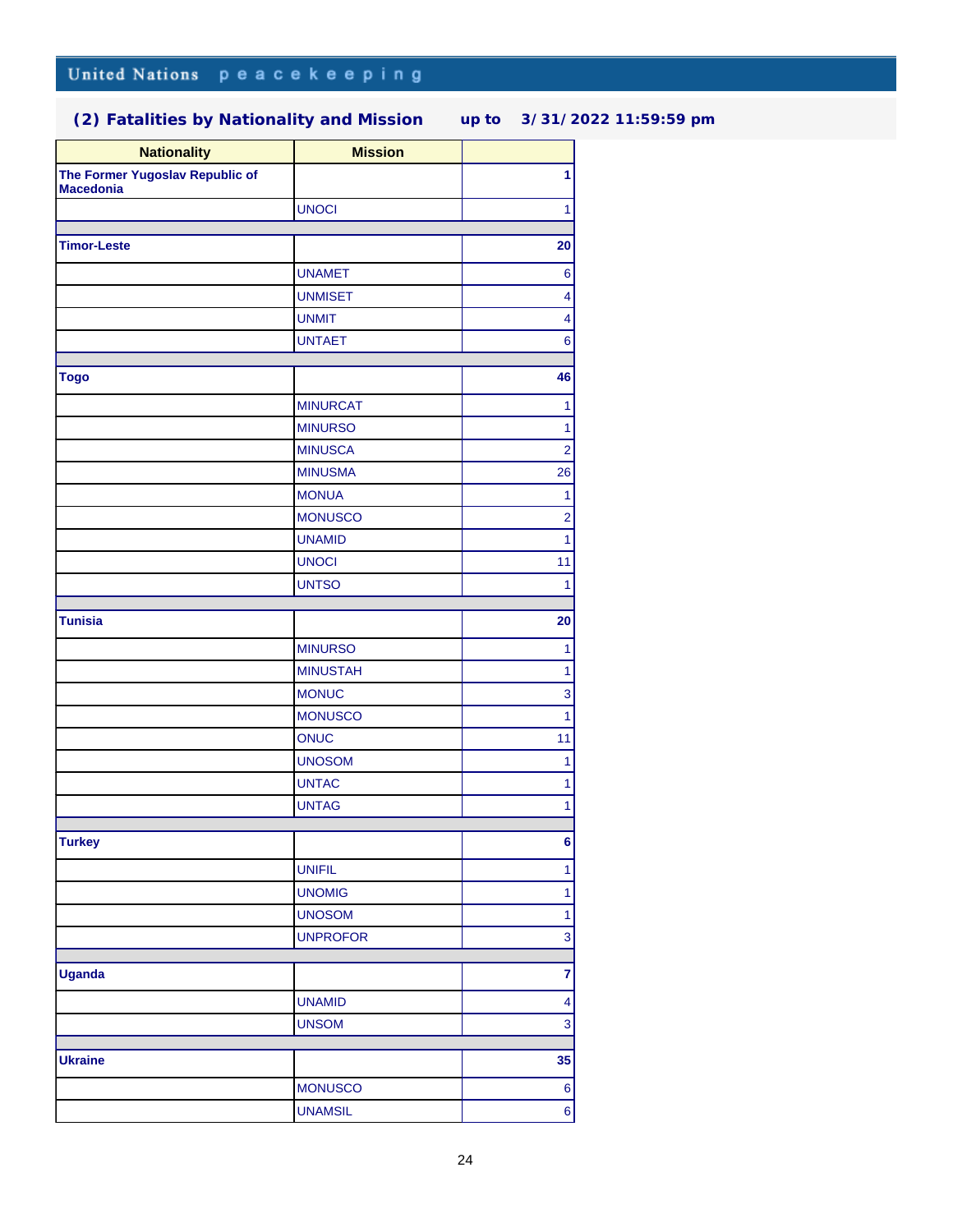| <b>Nationality</b>              | <b>Mission</b>        |                         |
|---------------------------------|-----------------------|-------------------------|
|                                 | <b>UNAVEM</b>         | $\mathbf{1}$            |
|                                 | <b>UNCRO</b>          | $\mathbf{1}$            |
|                                 | <b>UNMIK</b>          | $\overline{1}$          |
|                                 | <b>UNMIL</b>          | 5                       |
|                                 | <b>UNOCI</b>          | $\overline{1}$          |
|                                 | <b>UNPROFOR</b>       | 14                      |
|                                 |                       |                         |
| <b>United Arab Emirates</b>     |                       | 1                       |
|                                 | <b>UNOSOM</b>         | 1                       |
| <b>United Kingdom</b>           |                       | 106                     |
|                                 |                       |                         |
|                                 | <b>MINUSTAH</b>       | $\overline{2}$          |
|                                 | <b>MONUC</b>          | $\mathbf{1}$            |
|                                 | <b>ONUC</b>           | $\overline{2}$          |
|                                 | <b>UNAMI</b>          | $\ddagger$              |
|                                 | <b>UNAMSIL</b>        | $\overline{\mathbf{c}}$ |
|                                 | <b>UNFICYP</b>        | 60                      |
|                                 | <b>UNIFIL</b>         | $\overline{\mathbf{4}}$ |
|                                 | <b>UNMIL</b>          | $\overline{1}$          |
|                                 | <b>UNMISS</b>         | $\mathbf{1}$            |
|                                 | <b>UNMOGIP</b>        | $\mathbf{1}$            |
|                                 | <b>UNOHCI</b>         | $\overline{1}$          |
|                                 | <b>UNPROFOR</b>       | 25                      |
|                                 | <b>UNSCOB</b>         | $\overline{1}$          |
|                                 | <b>UNSOM</b>          | $\mathbf{1}$            |
|                                 | <b>UNTAC</b>          | $\mathbf{1}$            |
|                                 | <b>UNTAG</b>          | $\overline{a}$          |
| <b>United States of America</b> |                       | 79                      |
|                                 |                       |                         |
|                                 | <b>IPTF</b>           | 3                       |
|                                 | <b>MINURSO</b>        | 1                       |
|                                 | <b>MINUSMA</b>        | $\overline{1}$          |
|                                 | <b>MINUSTAH</b>       | 5                       |
|                                 | <b>MONUC</b>          | $\overline{1}$          |
|                                 | <b>MONUSCO</b>        | $\overline{2}$          |
|                                 | <b>ONUC</b>           | $\mathbf{1}$            |
|                                 | <b>UN Secretariat</b> | $\overline{\mathbf{4}}$ |
|                                 | <b>UNAMA</b>          | $\ddagger$              |
|                                 | <b>UNAMI</b>          | $\overline{1}$          |
|                                 | <b>UNISFA</b>         | $\overline{1}$          |
|                                 | <b>UNMIBH</b>         | $\overline{1}$          |
|                                 | <b>UNMIK</b>          | $\overline{\mathbf{4}}$ |
|                                 | <b>UNMIL</b>          | $\overline{\mathbf{4}}$ |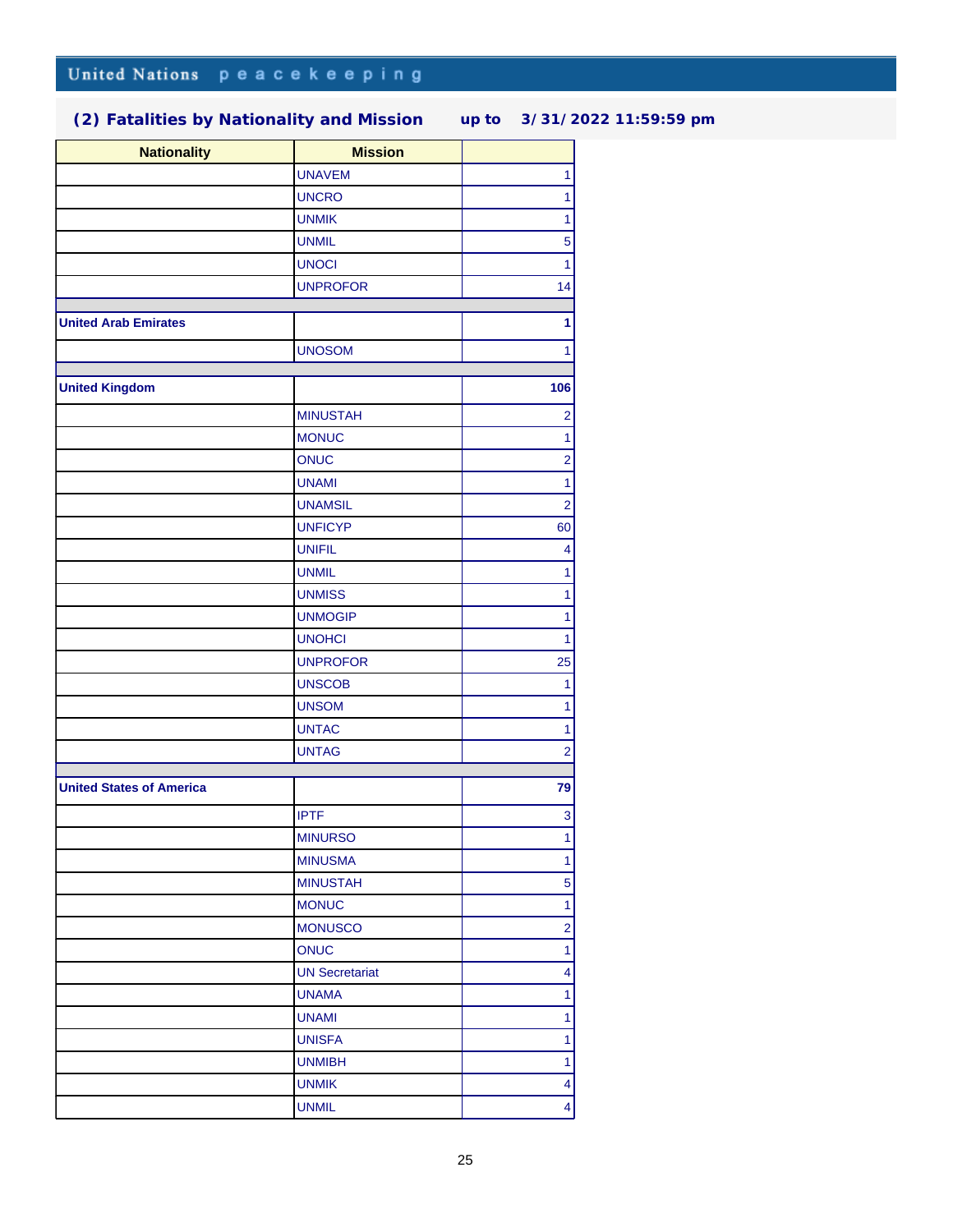| <b>Nationality</b> | <b>Mission</b>        |                         |
|--------------------|-----------------------|-------------------------|
|                    | <b>UNMIS</b>          | $\overline{1}$          |
|                    | <b>UNMOGIP</b>        | 3                       |
|                    | <b>UNMOT</b>          | $\overline{1}$          |
|                    | <b>UNOHCI</b>         | $\overline{3}$          |
|                    | <b>UNOSOM</b>         | 30                      |
|                    | <b>UNPF</b>           | $\overline{1}$          |
|                    | <b>UNPOS</b>          | $\mathbf{1}$            |
|                    | <b>UNSCOB</b>         | $\ddagger$              |
|                    | <b>UNSMIH</b>         | $\ddagger$              |
|                    | <b>UNTSO</b>          | $\overline{7}$          |
|                    |                       |                         |
| <b>Uruguay</b>     |                       | 33                      |
|                    | <b>MINUGUA</b>        | $\mathbf{1}$            |
|                    | <b>MINUSTAH</b>       | 8                       |
|                    | <b>MONUC</b>          | 8                       |
|                    | <b>MONUSCO</b>        | 5                       |
|                    | ONUMOZ                | $\overline{\mathbf{4}}$ |
|                    | <b>UNAMIR</b>         | $\overline{1}$          |
|                    | <b>UNAVEM</b>         | $\ddagger$              |
|                    | <b>UNMOT</b>          | $\ddagger$              |
|                    | <b>UNOCI</b>          | $\ddagger$              |
|                    | <b>UNTAC</b>          | 3                       |
|                    |                       | 1                       |
| <b>Venezuela</b>   |                       |                         |
|                    | <b>UNPSG</b>          | $\ddot{\phantom{1}}$    |
| <b>Viet Nam</b>    |                       | 1                       |
|                    |                       |                         |
|                    | <b>MINUSCA</b>        | $\overline{1}$          |
| Yemen              |                       | 1                       |
|                    | <b>UNAMID</b>         | $\overline{1}$          |
|                    |                       |                         |
| Yugoslavia         |                       | 14                      |
|                    | <b>UNEF</b>           | $\overline{\mathbf{7}}$ |
|                    | <b>UNMIK</b>          | $\overline{7}$          |
|                    |                       |                         |
| Zambia             |                       | 84                      |
|                    | <b>MINUSCA</b>        | $\overline{5}$          |
|                    | <b>MINUSMA</b>        | $\ddagger$              |
|                    | <b>MONUA</b>          | $\overline{3}$          |
|                    | <b>MONUC</b>          | $\ddagger$              |
|                    | <b>MONUSCO</b>        | $\overline{1}$          |
|                    | ONUMOZ                | 13                      |
|                    | <b>UN Secretariat</b> | $\overline{1}$          |